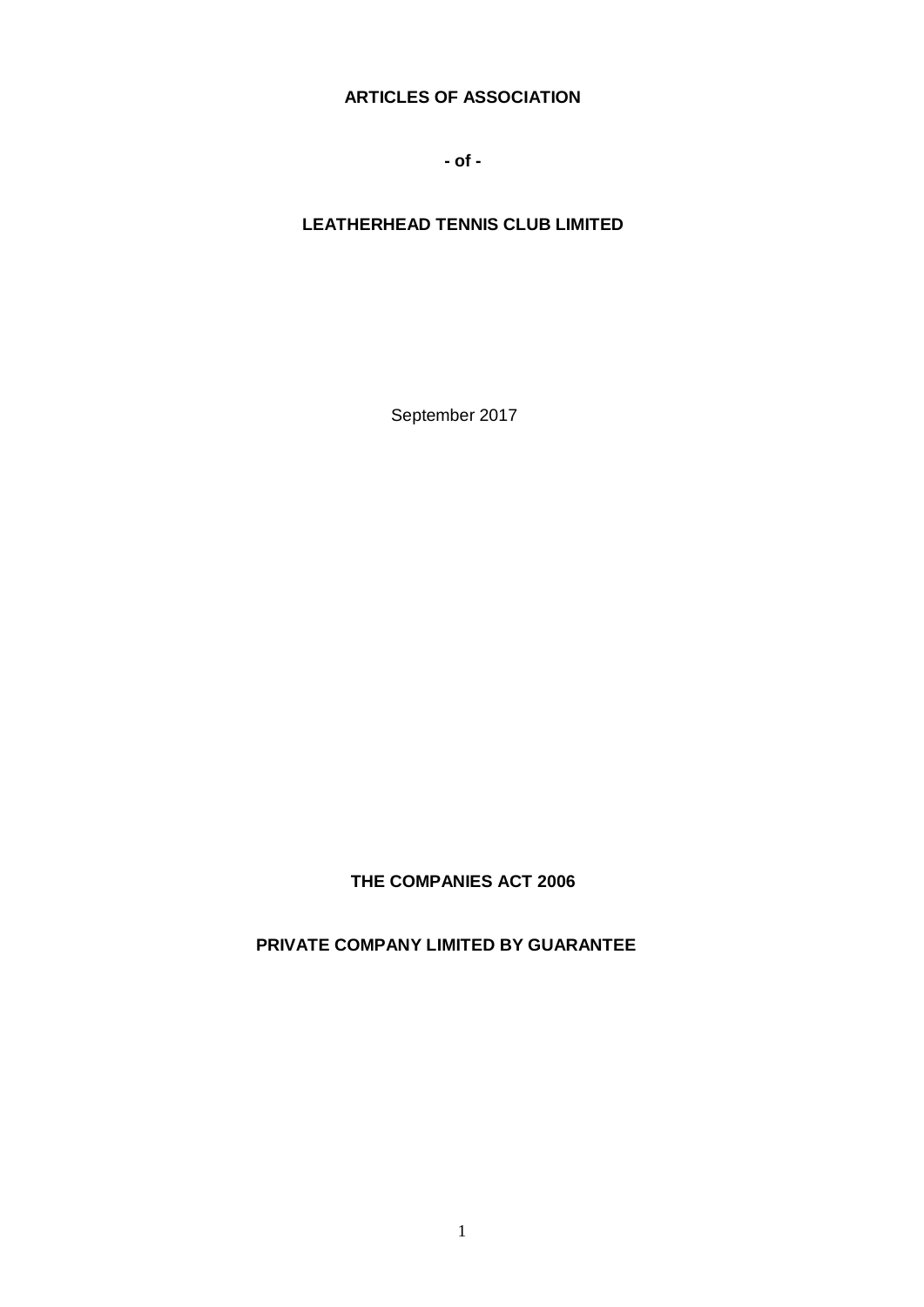| <b>Clause</b> | <b>Heading</b>                                       | Page No.         |
|---------------|------------------------------------------------------|------------------|
| 1.            | <b>Defined Terms</b>                                 | 3                |
| 2.            | Objects                                              | 5                |
| 3.            | Powers                                               | 6                |
| 4.            | <b>Liability of Members</b>                          | $\overline{7}$   |
| 5.            | <b>Directors' General Authority</b>                  | $\overline{7}$   |
| 6.            | Directors May Delegate.                              | $\overline{7}$   |
| 7.            | Committees                                           | 8                |
| 8.            | Directors to Take Decisions Collectively             | 8                |
| 9.            | <b>Unanimous Decisions</b>                           | 8                |
| 10.           | Calling a Meeting of the Board                       | 8                |
| 11.           | Participation in Meetings of the Board               | $\boldsymbol{9}$ |
| 12.           | Composition of the Board and Quorum                  | $\boldsymbol{9}$ |
| 13.           | Chairing of Meetings of the Board                    | $\boldsymbol{9}$ |
| 14.           | <b>Casting Vote</b>                                  | 9                |
| 15.           | Conflicts of Interest                                | 10               |
| 16.           | Records of Decisions to be Kept                      | 10               |
| 17.           | Directors' Discretion to Make Further Rules          | 11               |
| 18.           | <b>Methods of Appointing Directors</b>               | 11               |
| 19.           | <b>Elected Directors</b>                             | 12               |
| 20.           | Termination of Director's Appointment                | 12               |
| 21.           | Directors' Remuneration                              | 13               |
| 22.           | Chairman                                             | 13               |
| 23.           | Secretary                                            | 14               |
| 24.           | <b>Treasurer</b>                                     | 14               |
| 25.           | Elections                                            | 14               |
| 26.           | <b>Casual Vacancies</b>                              | 14               |
| 27.           | <b>Applications for Membership</b>                   | 14               |
| 28.           | Classes of Membership and Voting Rights              | 15               |
| 29.           | <b>Conditions of Membership</b>                      | 15               |
| 30.           | <b>Termination of Membership</b>                     | 15               |
| 31.           | <b>Annual General Meetings</b>                       | 16               |
| 32.           | Attendance and Speaking at General Meetings          | 17               |
| 33.           | <b>Quorum for General Meetings</b>                   | 17               |
| 34.           | <b>Chairing General Meetings</b>                     | 17               |
| 35.           | Attendance and Speaking by Directors and Non-Members | 17               |
| 36.           | Adjournment                                          | 18               |
| 37.           | Voting: General                                      | 18               |
| 38.           | <b>Errors and Disputes</b>                           | 18               |
| 39.           | Poll Votes                                           | 19               |
| 40.           | <b>Content of Proxy Notices</b>                      | 19               |
| 41.           | Delivery of Proxy Notices                            | 20               |
| 42.           | <b>Amendments to Resolutions</b>                     | 20               |
| 43.           | Means of Communication to be Used                    | 21               |
| 44.           | No Right to Inspect Accounts and Other Records       | 21               |
| 45.           | Indemnity                                            | 21               |
| 46.           | Insurance                                            | 22               |
| 47.           | <b>Rules</b>                                         | 22               |
| 48.           | <b>Dissolution</b>                                   | 22               |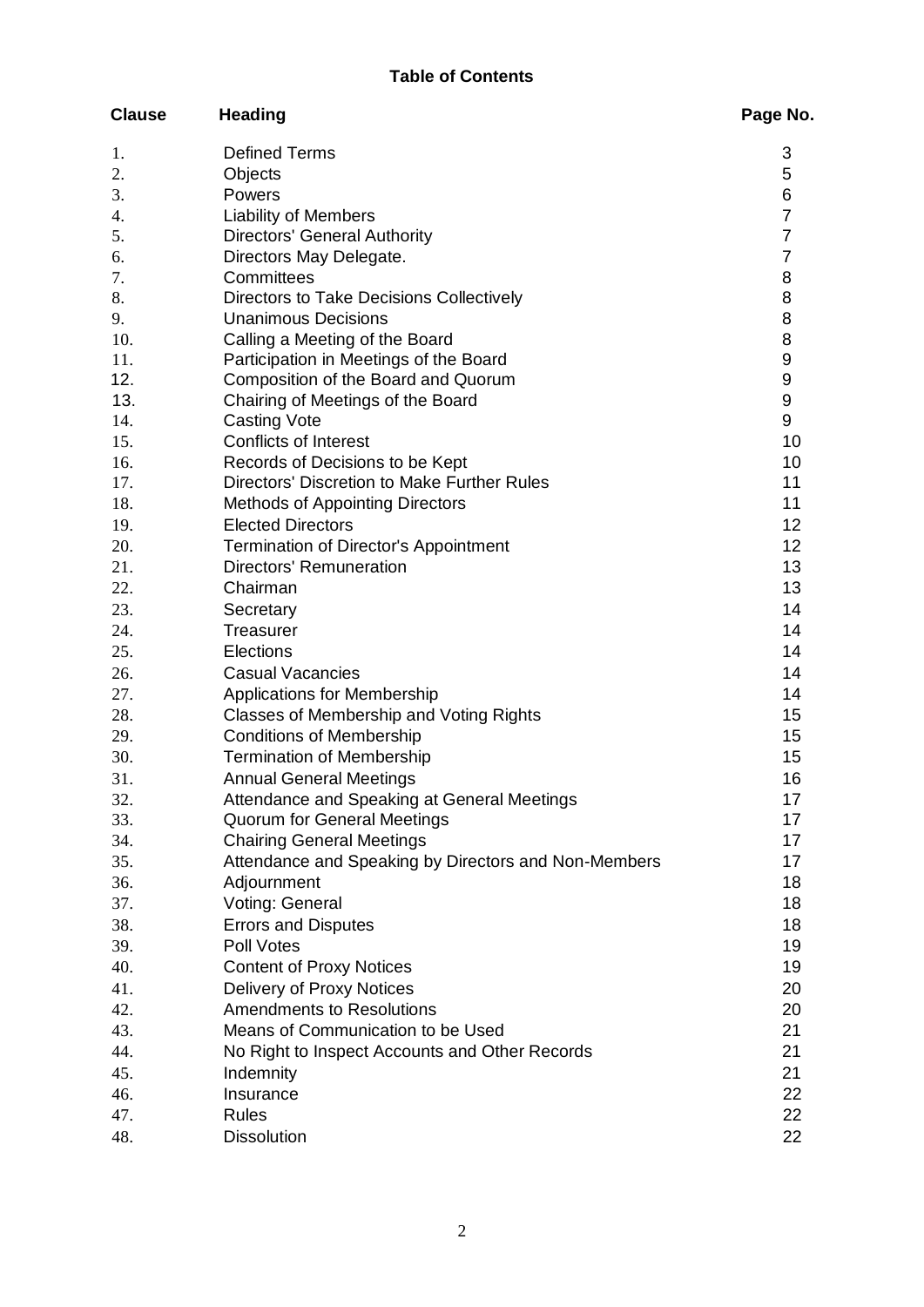# **THE COMPANIES ACT 2006**

**\_\_\_\_\_\_\_\_\_\_\_\_\_\_\_\_\_\_\_\_\_\_\_\_\_\_\_\_\_\_\_\_\_\_\_\_\_\_\_\_** 

# **PRIVATE COMPANY LIMITED BY GUARANTEE**

### **ARTICLES OF ASSOCIATION**

**\_\_\_\_\_\_\_\_\_\_\_\_\_\_\_\_\_\_\_\_\_\_\_\_\_\_\_\_\_\_\_\_\_\_\_\_\_\_\_\_\_** 

**- of -**

### **LEATHERHEAD TENNIS CLUB LIMITED**

**\_\_\_\_\_\_\_\_\_\_\_\_\_\_\_\_\_\_\_\_\_\_\_\_\_\_\_\_\_\_\_\_\_\_\_\_\_\_\_\_\_\_** 

### **PART 1 DETAILS, INTERPRETATION AND LIMITATION OF LIABILITY**

#### **1. Defined Terms**

1.1 In these Articles, unless the context requires otherwise:

**2006 Act** means the Companies Act 2006 as modified by statute or re-enacted from time to time.

**Articles** means these articles of association, as may be amended from time to time.

**bankruptcy** includes individual insolvency proceedings in a jurisdiction other than England and Wales or Northern Ireland which have an effect similar to that of bankruptcy.

**Board** means the board of directors of the Club established from time to time in accordance with Article 18, the members of which are the directors of the Club for the purposes of the 2006 Act.

**Chairman** means the person elected from time to time in accordance with these Articles as the chairman of the Club.

**clear days** means a period of days exclusive of the day on which the notice is served and of the day for which it is given.

**chairman of the meeting** has the meaning given in Article 23.

**Club** means the above named company.

**CLTA** means Surrey County Lawn Tennis Association.

**Company Secretary** means such person as the Board appoints as company secretary from time to time.

**director** means a director of the Club, and includes any person occupying the position of director, by whatever name called.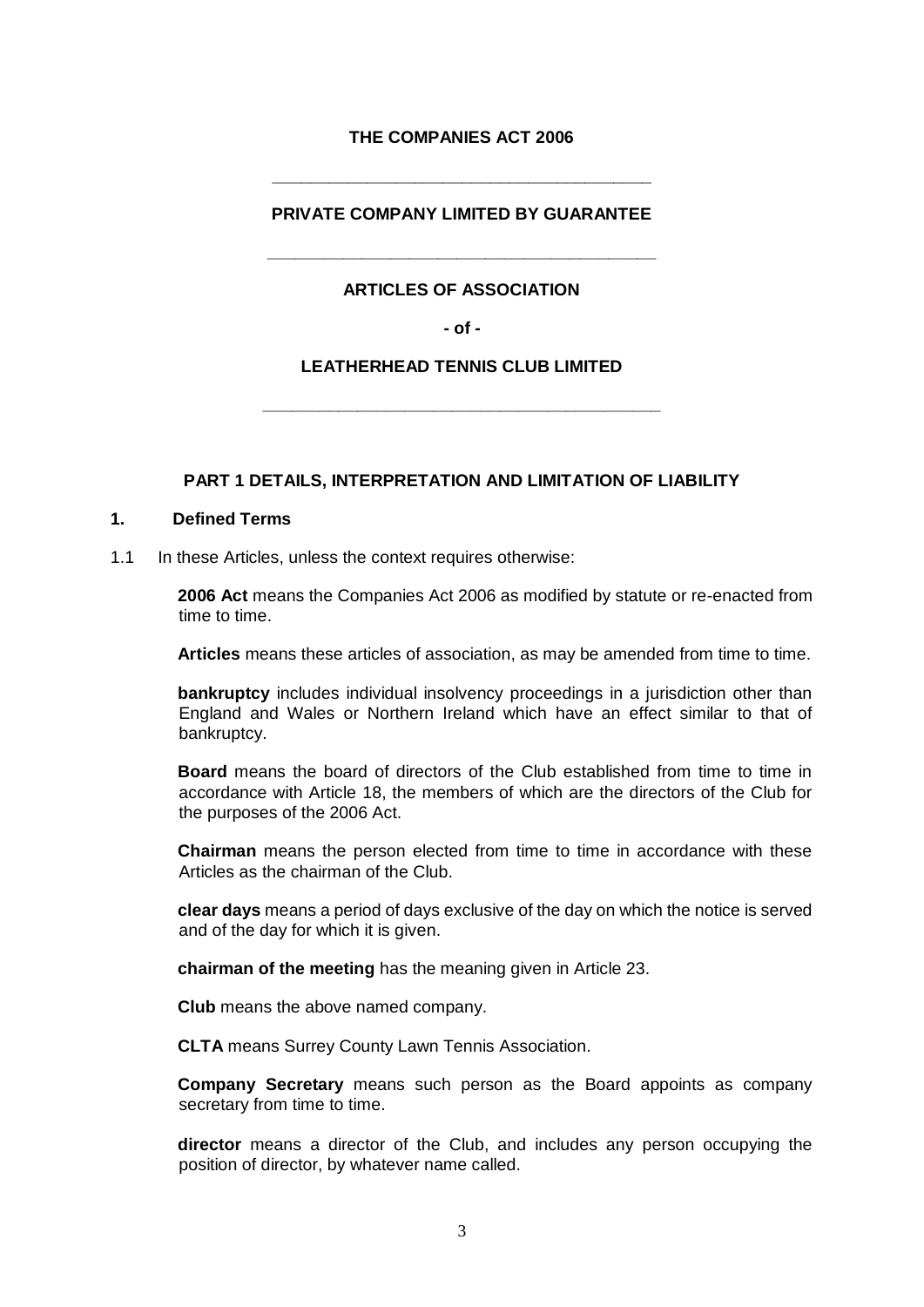**document** includes, unless otherwise specified, any document sent or supplied in electronic form.

**Elected Director** means a director elected in accordance with Article 18.2.6.

**electronic form** has the meaning given in Section 1168 of the 2006 Act.

**Full Member** means a class of adult membership as defined in the club Rules.

**Game** means the game of tennis.

**general meeting** means a general meeting of the Club.

**hard copy form** has the meaning given in Section 1168 of the 2006 Act.

**Secretary** means the secretary of the Club appointed from time to time in accordance with these Articles and who may also be a company secretary for the purposes of the 2006 Act].

**Treasurer** means the treasurer of the Club appointed from time to time in accordance with these Articles.

**Honorary Member** means a member who is appointed as an honorary member pursuant to Article 33.2.5.

**LTA** means Lawn Tennis Association Limited (the governing body of tennis within Great Britain, the Channel Islands and the Isle of Man), a private company limited by guarantee with registered number 07459469 and whose registered address is The National Tennis Centre, 100 Priory Lane, Roehampton, London SW15 5JQ and its subsidiaries or such successor entity or entities as become(s) the governing body of the game of tennis within Great Britain, the Channel Islands and the Isle of Man from time to time.

**LTA Disciplinary Code** means the disciplinary code of the LTA in force from time to

time. **LTA Rules** means the rules of the LTA as in force from time to time.

**member** means the persons admitted to the membership of the Club in accordance with Article 30 and any Regulations from time to time in force.

**Non-Voting Members** means all members of the Club other than the Voting Members and who shall not be members for the purposes of the 2006 Act.

**ordinary resolution** has the meaning given in Section 282 of the 2006 Act.

**participate** has, in relation to a directors' meeting, the meaning given in Article 11.

**proxy notice** has the meaning given in Article 42.1.

**Rules** means the rules of the Club made by the Board or by the Club in general meeting, as amended from time to time.

**special resolution** has the meaning given in Section 283 of the 2006 Act.

**subsidiary** has the meaning given in Section 1159 of the 2006 Act.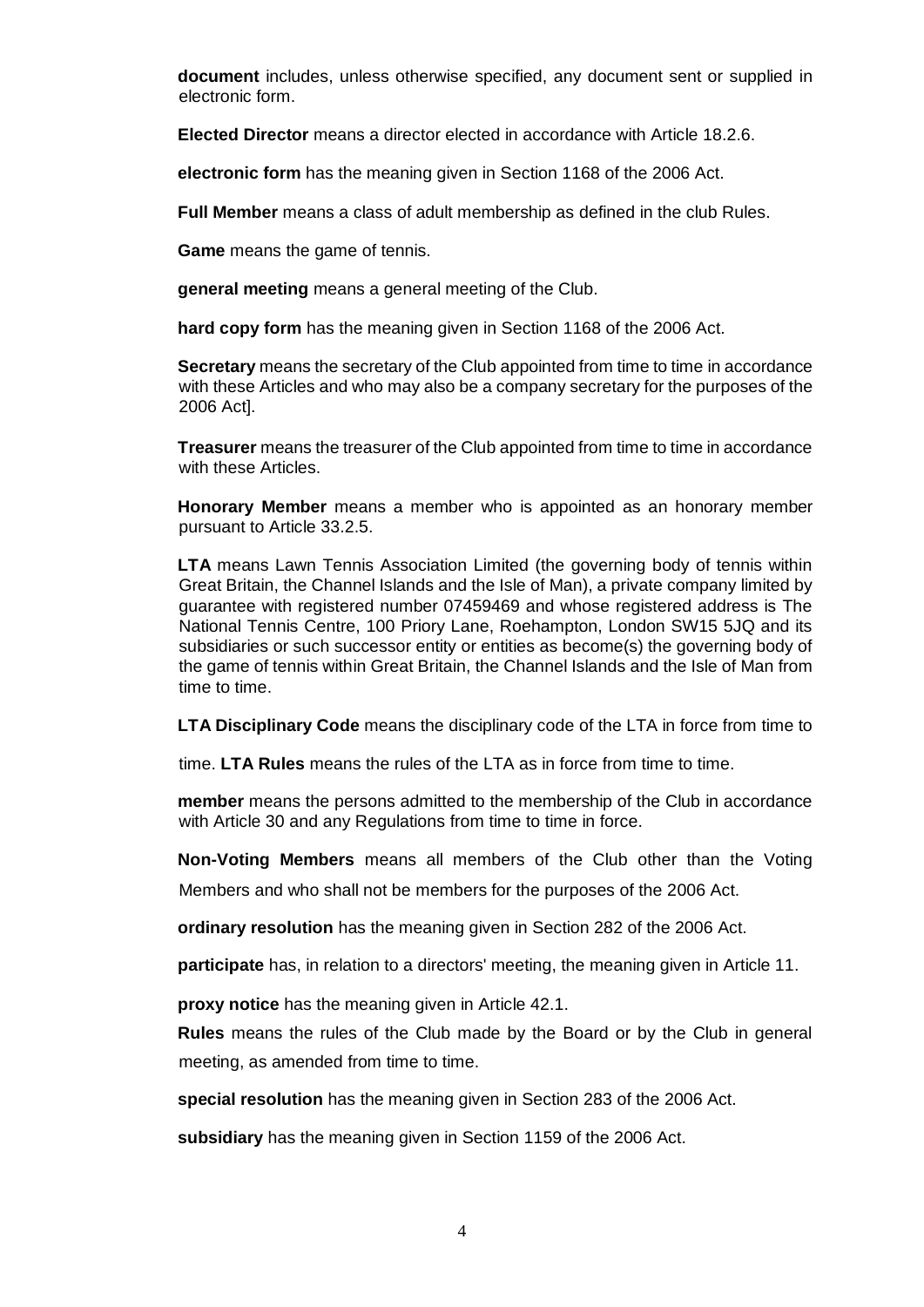**Voting Members** means the members of the Club who, under these Articles, are entitled to receive notice of, attend and vote at general meetings and who are members of the Club for the purposes of the 2006 Act.

**writing** means the representation or reproduction of words, symbols or other information in a visible form by any method or combination of methods, whether sent or supplied in electronic form or otherwise.

- 1.2 Unless the context otherwise requires, other words or expressions contained in these Articles bear the same meaning as in the 2006 Act.
- 1.3 Words importing the singular number shall include the plural number and vice versa. Words importing the masculine gender only shall include the feminine gender. Words importing persons shall include corporations.
- 1.4 For the purposes of Section 20 of the 2006 Act, the relevant model articles shall be deemed to have been excluded fully and replaced with the provisions of these Articles.

### **2. Objects**

The objects for which the Club is established are:

- 2.1 to acquire and undertake all properties and liabilities and to carry out the powers, obligations, duties and general objects of the present unincorporated association known as Leatherhead Lawn Tennis Club and to indemnify Leatherhead Lawn Tennis Club, its officers, members, and members of any of its sub-committees against all costs, claims, demands, actions and proceedings relating to the assets and undertaking of Leatherhead Lawn Tennis Club and in respect of all liabilities, obligations and commitments (whether legally binding or not) of Leatherhead Lawn Tennis Club and also in respect of the costs and expenses and outgoings from or attributable to the transfer of assets and undertaking;
- 2.2 principally to provide facilities for and generally to promote, encourage and facilitate the playing of the Game in the area of Cannon Grove, Fetcham, Leatherhead and amongst the community;
- 2.3 to provide and maintain Club premises at Cannon Grove, Fetcham, Leatherhead and Club-owned tennis equipment for the use of its members (without discrimination);
- 2.4 to provide other ordinary benefits of an amateur sports club as set out in Part 13 Chapter 9 of the Corporation Tax Act 2010 including without limitation e.g. provision of suitably qualified coaches, coaching courses, insurance, medical treatment and post-match refreshments etc.;
- 2.5 to obtain funding for the activities of the Club by collecting entrance fees, membership subscriptions, match fees and by obtaining sponsorship and other available funding;
- 2.6 to promote the Game within the Club;
- 2.7 to sell or supply food and/or drink and provide other activities as a social adjunct to the sporting purposes of the Club;
- 2.8 to take and retain membership of the CLTA (and by doing so become and remain registered as an associate of the LTA) and to comply with and uphold the LTA Rules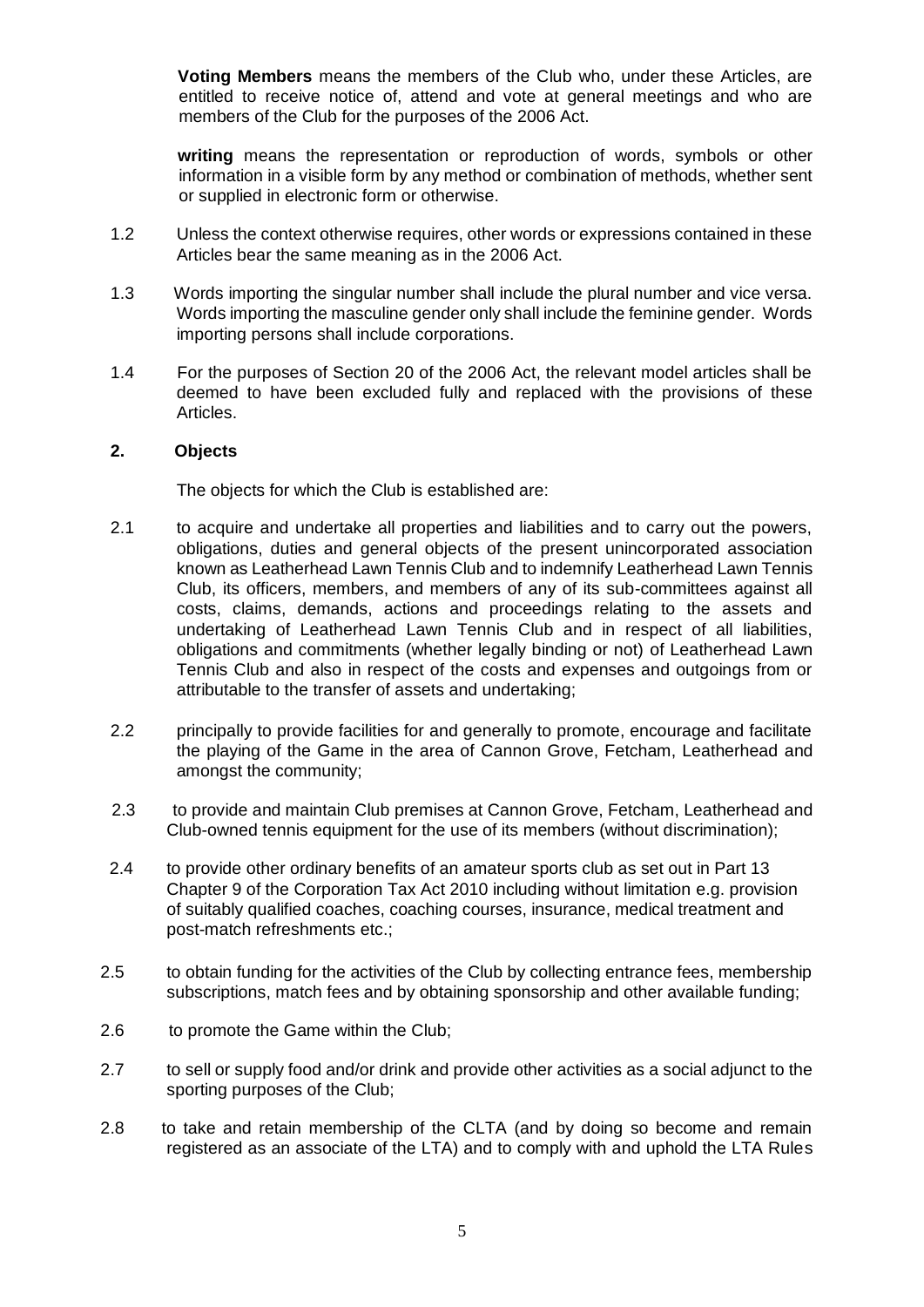and the LTA Disciplinary Code and the rules and regulations of any body to which the LTA is registered or affiliated;

- 2.9 to acquire, establish, own, operate and turn to account in any way for the members' benefit the tennis court facilities of the Club together with buildings and easements, fixtures and fittings and accessories as shall be thought advisable;
- 2.10 subject to the LTA Rules and the LTA Disciplinary Code and the LTA's wider jurisdiction, to make rules, regulations, bye-laws and standing orders concerning the operation of the Club including without limitation regulations concerning disciplinary procedures that may be taken against the members;
- 2.11 subject to the LTA Rules and the LTA Disciplinary Code and the LTA's wider jurisdiction, to discipline the members where permitted by these Articles and the Regulations and to refer its members to be disciplined by the LTA or the CLTA (as appropriate) where so required by the LTA Rules, the LTA Disciplinary Code and the LTA's wider jurisdiction:
- 2.12 to make donations or offer support to lawn tennis clubs which are charities or community amateur sports clubs; and
- 2.13 to do all such other things as the Board thinks fit to further the interests of the Club or to be incidental or conducive to the attainment of all or any of the objects stated above.

### **3. Powers**

- 3.1 The Club shall have the powers to do all such lawful things as are consistent with the furtherance of its Objects.
- 3.2 The income and property of the Club shall be applied solely towards the promotion of the Objects and no portion thereof shall be paid or transferred directly or indirectly, overtly or covertly by way of distribution, bonus or otherwise by way of profit to the members of the Club or third parties other than other registered community amateur sports clubs or charities. No member shall be paid a salary, bonus fee or other remuneration for playing for the Club.
- 3.3 Nothing in Article 3.2 shall prevent the payment in good faith by the Club:
- 3.3.1 of remuneration to any director of the Club in accordance with Article 21;
- 3.3.2 to any director, committee or sub-committee member of reasonable and proper outof-pocket expenses incurred in the exercise of their powers and the discharge of their responsibilities in relation to the Club;
- 3.3.3 of interest on money lent by a member of the Club or its directors at a commercial rate of interest;
- 3.3.4 of reasonable and proper rent for premises demised or let by any member of the Club or by any director;
- 3.3.5 of any premium in respect of the purchase and maintenance of indemnity insurance in respect of liability for any act or default of the directors (or any of them) in relation to the Club;
- 3.3.6 other payments as are permitted by these Articles.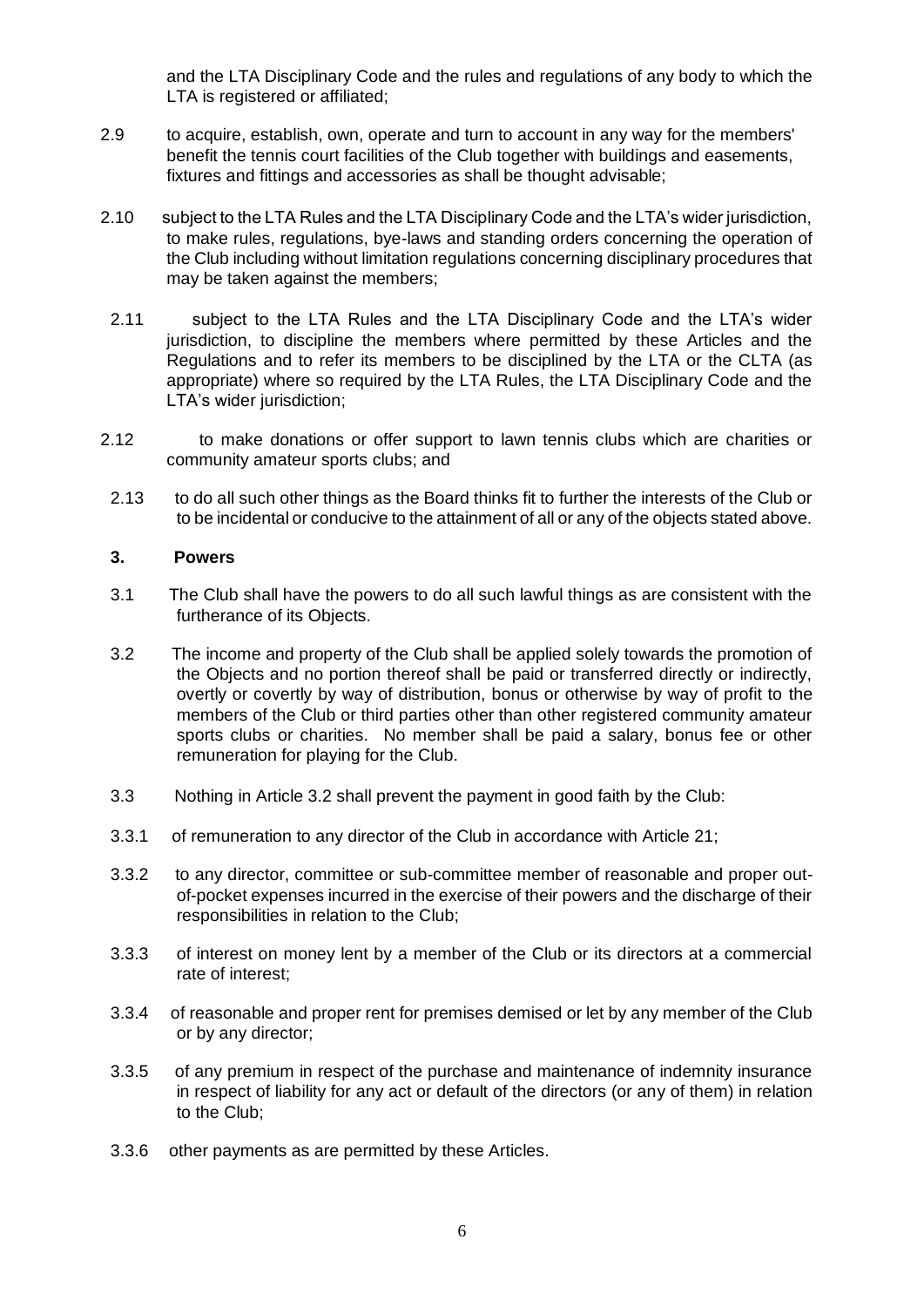# **4. Liability of Members**

- 4.1 The liability of each member is limited to £1, being the amount that each member undertakes to contribute to the assets of the Club in the event of it being wound up while he is a member or within one year after he ceases to be a member, for any of the items set out in Article 4.2.
- 4.2 The items for which the members undertake to contribute are:
- 4.2.1 payment of the Club's debts and liabilities contracted before he ceases to be a member;
- 4.2.2 payment of the costs, charges and expenses of winding up; and
- 4.2.3 adjustment of the rights of the contributories among themselves.

# **PART 2 DIRECTORS**

### **DIRECTORS' POWERS AND RESPONSIBILITIES**

### **5. Directors' General Authority**

- 5.1 Subject to these Articles, any Rules made pursuant to them and the 2006 Act, the Board is responsible for the management of the Club's business, for which purpose it may exercise all the Powers of the Club.
- 5.2 No Regulation made by the Club in a general meeting pursuant to Article 50 shall invalidate any prior act of the Board which would have been valid if such Rule had not been made.

### **6. Directors May Delegate**

- 6.1 Subject to these Articles, the Board may delegate any of the powers which are conferred on it under these Articles:
- 6.1.1 to such person or committee;
- 6.1.2 by such means (including by power of attorney);
- 6.1.3 to such an extent;
- 6.1.4 in relation to such matters or territories; and
- 6.1.5 on such terms and conditions; as it thinks fit.
- 6.2 All acts and proceedings delegated under Article 6.1 shall be reported to the Board in due course.
- 6.3 If the Board so specifies, any such delegation may authorise further delegation of the Board's powers by any person to whom they are delegated.
- 6.4 The Board may revoke any delegation in whole or part, or alter its terms.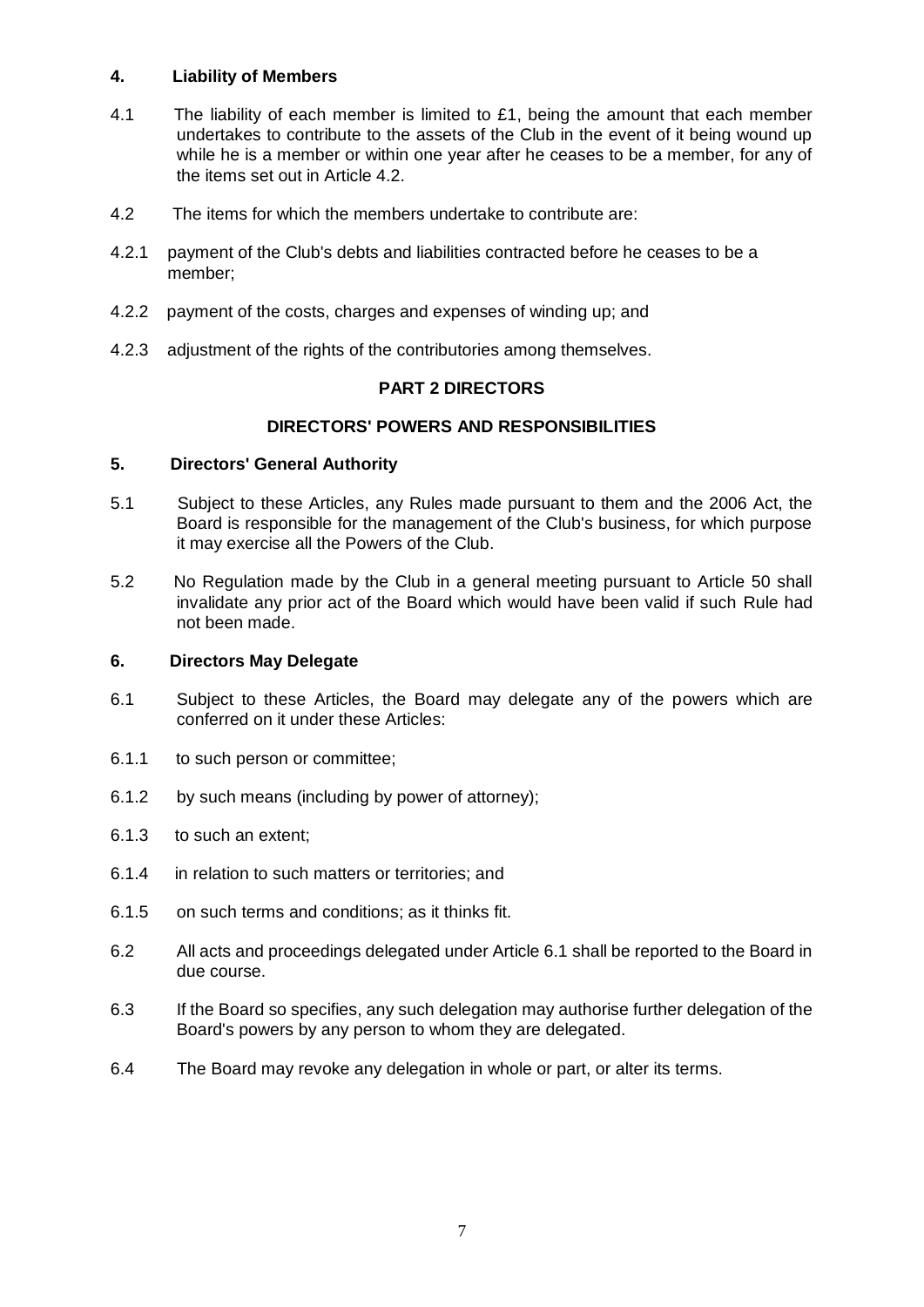# **7. Committees**

- 7.1 Committees to which the Board delegates any of its powers must follow procedures which are based as far as they are applicable on those provisions of these Articles which govern the taking of decisions by the Board.
- 7.2 The Board may make rules of procedure for all or any committees, which prevail over rules derived from these Articles if they are not consistent with them.
- 7.3 The quorum for meetings of any sub-committee formed pursuant to the provisions of the Articles shall be three.

# **DECISION-MAKING BY DIRECTORS**

# **8. Directors to Take Decisions Collectively**

Any decision of the Board must be either a majority decision or a decision taken in accordance with Article 9.

# **9. Unanimous Decisions**

- 9.1 A decision of the Board is taken in accordance with this Article when all eligible directors indicate to each other by any means that they share a common view on a matter.
- 9.2 Such a decision may take the form of a resolution in writing, copies of which have been signed by each eligible director or to which each eligible director has otherwise indicated agreement in writing.
- 9.3 References in this Article to eligible directors are to directors who would have been entitled to vote on the matter had it been proposed as a resolution at a meeting of the Board.
- 9.4 A decision may not be taken in accordance with this Article if the eligible directors would not have formed a quorum at such a meeting.

# **10. Calling a Meeting of the Board**

- 10.1 The Board may meet together for the dispatch of business, adjourn and otherwise regulate their meetings as they think fit, provided that at least two such meetings shall be held in each year.
- 10.2 The Board shall report on their activities to the members at the annual general meeting.
- 10.3 Any director may call a meeting of the Board by giving notice of the meeting to the directors or by directing the Secretary or Company Secretary to give such notice.
- 10.4 Notice of any meeting of the Board must indicate:
- 10.4.1 its proposed date and time;
- 10.4.2 where it is to take place; and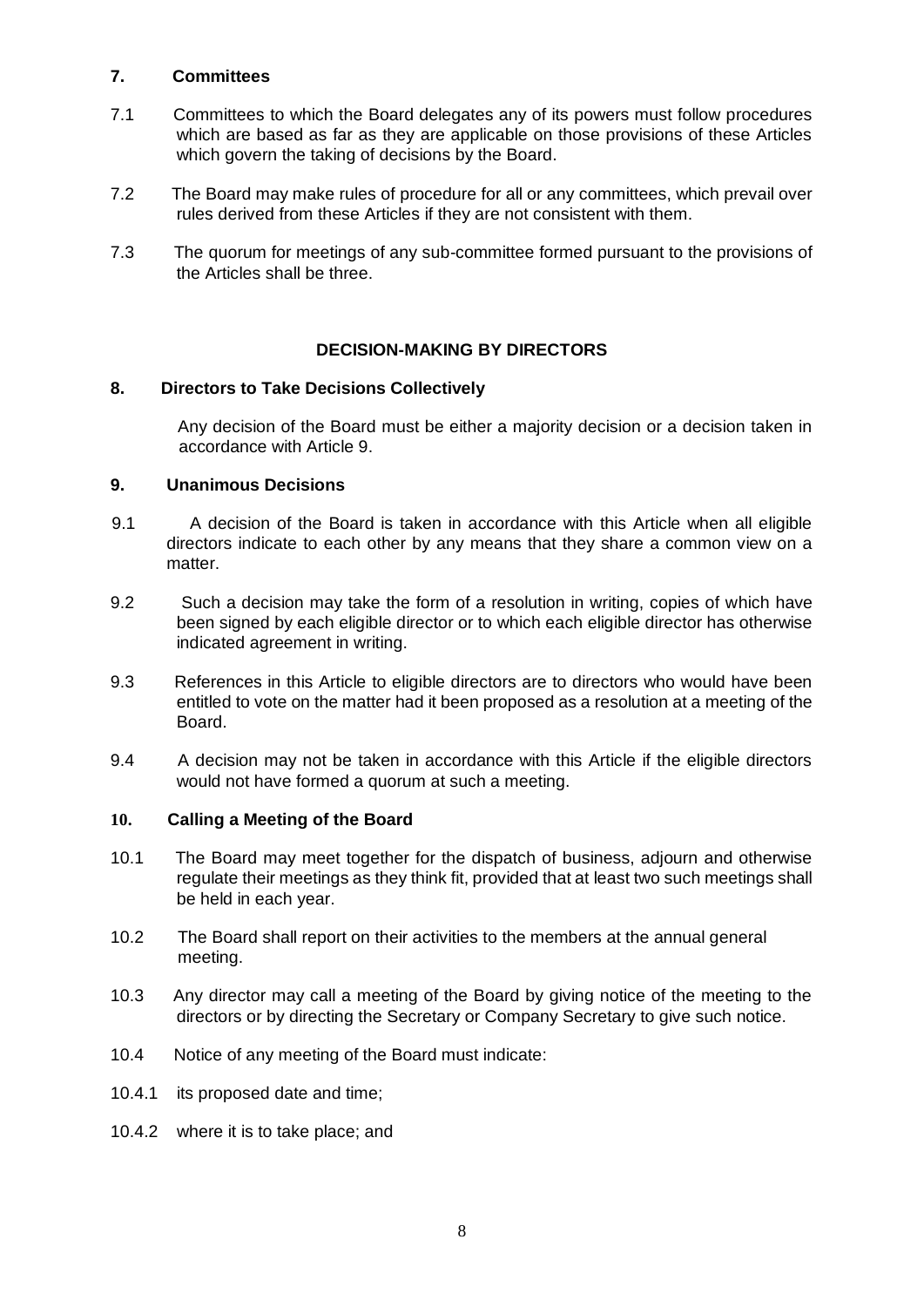- 10.4.3 if it is anticipated that directors participating in the meeting will not be in the same place, how it is proposed that they should communicate with each other during the meeting.
- 10.5 Notice of a meeting of the Board must be given to each director, but need not be in writing. A director who is absent from Great Britain shall be entitled to notice of a meeting if he has provided a valid email address.

# **11. Participation in Meetings of the Board**

- 11.1 Subject to these Articles, directors participate in a meeting of the Board, or part of a meeting of the Board, when:
- 11.1.1 the meeting has been called and takes place in accordance with these Articles, and
- 11.1.2 they can each communicate to the others any information or opinions they have on any particular item of the business of the meeting.
- 11.2 In determining whether directors are participating in a meeting of the Board, it is irrelevant where any director is or how they communicate with each other.
- 11.3 If all the directors participating in a meeting of the Board are not in the same place, they may decide that the meeting is to be treated as taking place wherever any of them is located.

# **12. Composition of the Board and Quorum**

- 12.1 The quorum for meetings of the Board may be fixed from time to time by a decision of the directors, but it must never be less than three, and unless otherwise fixed it is three.
- 12.2 Subject to Article 12.3, the Board may act notwithstanding any vacancy in their body.
- 12.3 If the total number of directors for the time being is less than the quorum required, the directors must not take any decision other than a decision:
- 12.3.1 to fill a casual vacancy arising among the directors in accordance with Article 29];
- 12.3.3 to admit members to the Club.

# **13. Chairing of Meetings of the Board**

- 13.1 The Chairman shall be chairman of the Board. The Chairman shall preside as chairman at all meetings of the Board at which he shall be present.
- 13.2 If at any meeting the Chairman is not present within 15 minutes after the time appointed for holding the meeting or he is not willing to preside, the Treasurer shall preside. If the Treasurer is also not present or is unwilling to preside within 15 minutes of the time at which a meeting was due to start, the members of the Board present shall choose one of their number to be chairman of the meeting. The person so appointed for the time being is to be treated as the chairman for the purposes of these Articles.

# **14. Casting Vote**

14.1 If the numbers of votes for and against a proposal are equal, the Chairman or other director chairing the meeting of the Board has a casting vote.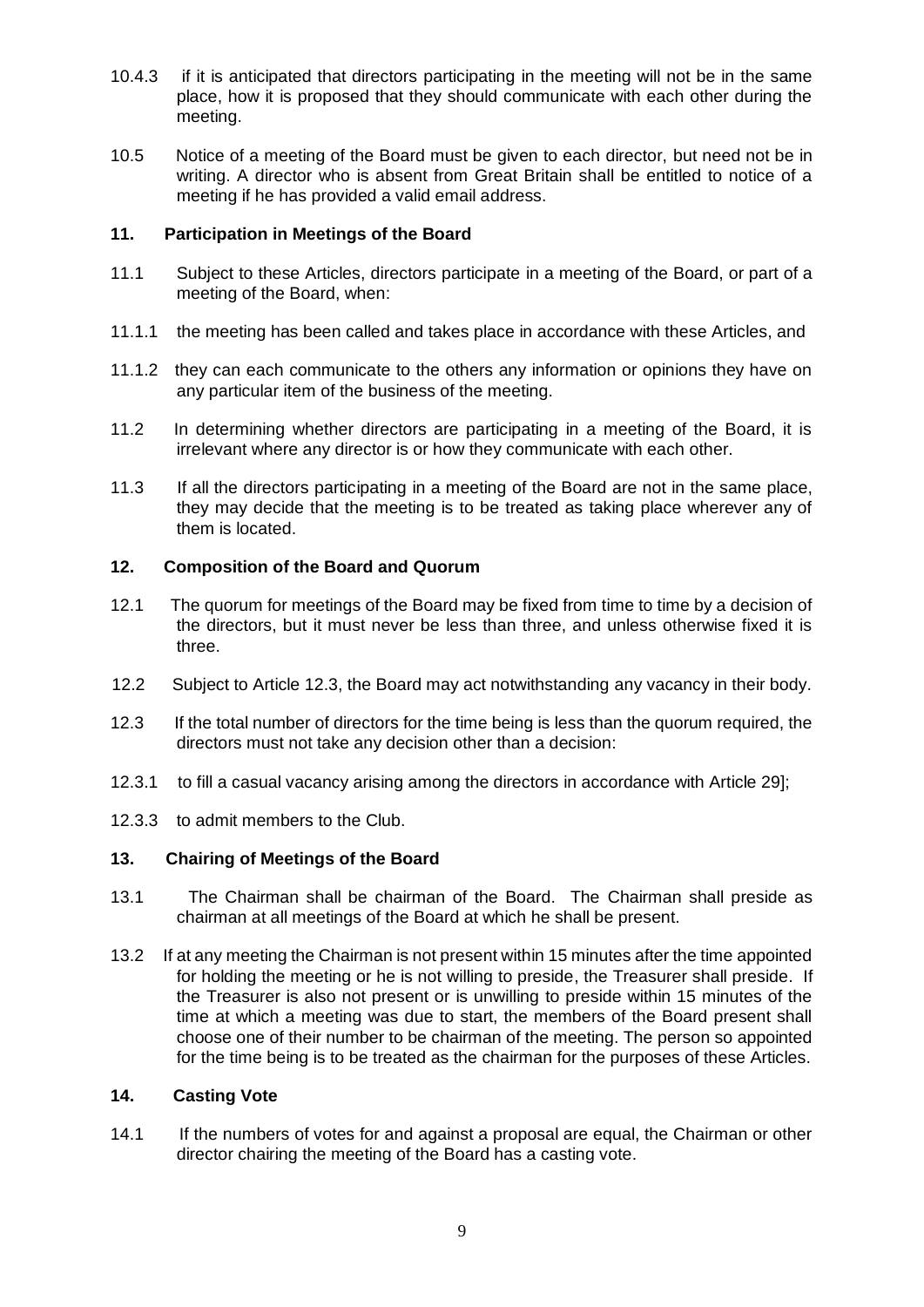14.2 Article 14.1 shall not apply to give a casting vote to the Chairman or other director chairing the meeting (as appropriate) if, in accordance with these Articles, the Chairman or other director is not to be counted as participating in the decision-making process for quorum or voting purposes.

# **15. Conflicts of Interest**

- 15.1 Subject to Article 15.2, if a proposed decision of the Board is concerned with an actual or proposed transaction or arrangement with the Club in which a director is interested, that director is not to be counted as participating in the decision-making process for quorum or voting purposes.
- 15.2 The prohibition under Article 15.1 shall not apply when:
- 15.2.1 the Board approves the director counting towards the quorum and voting on the transaction or arrangement notwithstanding such interest in accordance with Section 175 of the 2006 Act;
- 15.2.2 the director need not declare an interest pursuant to Section 177 or 182 of the 2006 Act; or
- 15.2.3 the director's conflict of interest arises from a permitted cause.
- 15.3 For the purposes of Article 15.2, the following are **permitted causes**:
- 15.3.1 a guarantee, security or indemnity given, or to be given, by or to a director in respect of an obligation incurred by or on behalf of the Club or any of its subsidiaries (if any);
- 15.3.2 subscription, or an agreement to subscribe, for securities of the Club or any of its subsidiaries (if any), or to underwrite, sub-underwrite, or guarantee subscription for any such securities; and
- 15.3.3 arrangements pursuant to which benefits are made available to employees and directors or former employees and directors of the Club or any of its subsidiaries (if any) which do not provide special benefits for directors or former directors.
- 15.4 For the purposes of this Article 15, references to proposed decisions and decisionmaking processes include any meeting of the Board or part of a meeting of the Board.
- 15.5 Subject to Article 15.6, if a question arises at a meeting of the Board or of a committee of the Board as to the right of a director to participate in the meeting (or part of the meeting) for voting or quorum purposes, the question may, before the conclusion of the meeting, be referred to the chairman of the meeting whose ruling in relation to any director other than himself is to be final and conclusive.
- 15.6 If any question as to the right to participate in the meeting (or part of the meeting) should arise in respect of the Chairman], the question is to be decided by a decision of the directors at that meeting, for which purpose the Chairman is not to be counted as participating in the meeting (or that part of the meeting) for voting or quorum purposes.

# **16. Records of Decisions to be Kept**

16.1 The Board must ensure that the Club keeps a record, in writing, for at least ten years from the date of the decision recorded, of every unanimous or majority decision taken by the Board and by the Club at general meeting.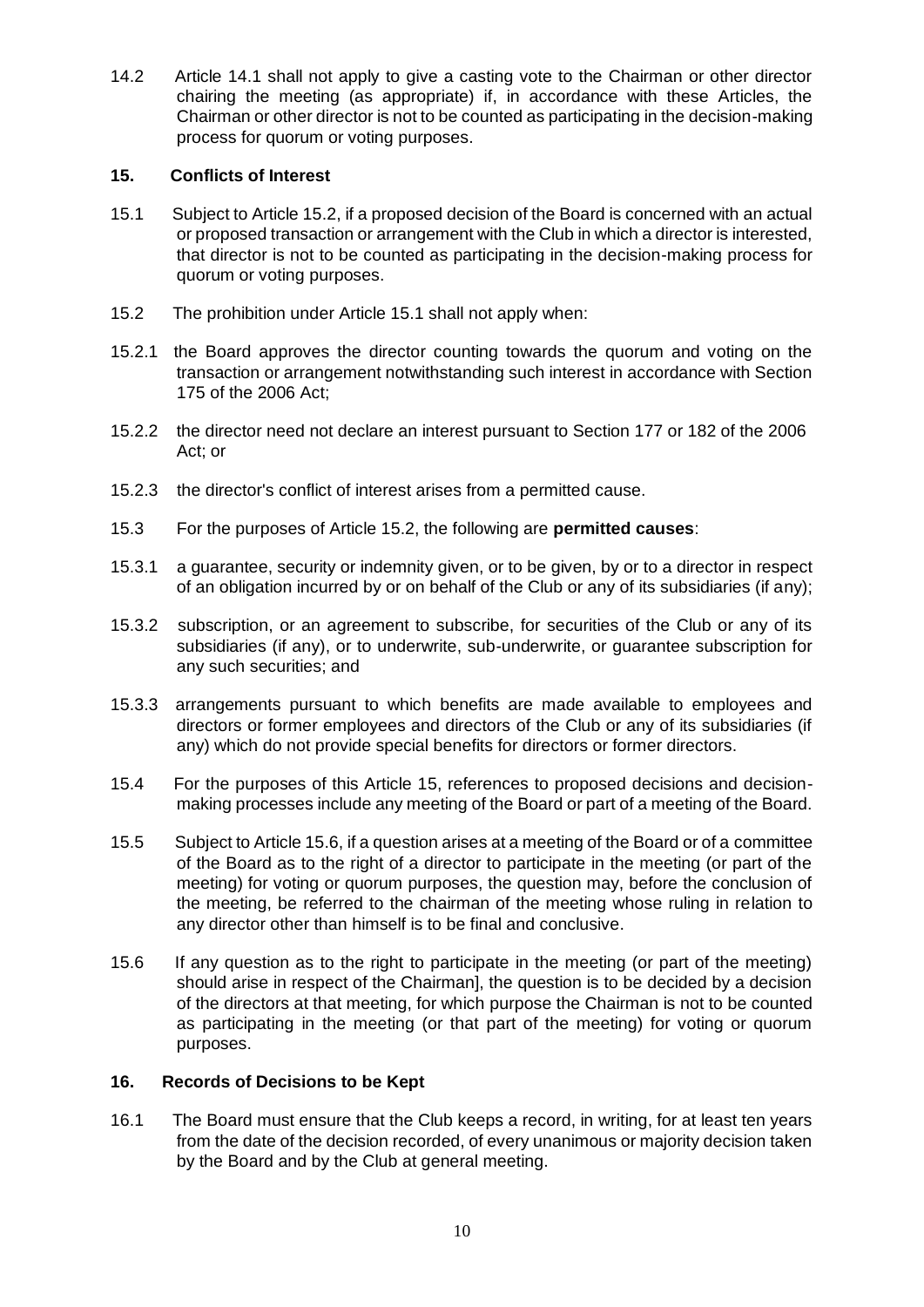- 16.2 Any such records, if purporting to be signed by the chairman of such meeting, or by the chairman of the next succeeding meeting, shall be sufficient evidence without any further proof of the facts therein stated.
- 16.3 Any such records shall be circulated to all members of the Board.

# **17. Directors' Discretion to Make Further Rules**

- 17.1 Subject to those Rules to be made, varied or revoked by the Voting Members in a general meeting in accordance with Article 47 below, the Board shall have the power to make, vary and revoke the Rules including, but not limited to Rules:
- 17.2 creating regulations, standing orders and/or bye-laws for the better administration of the Club and to regulate the function, role and operation of committees to assist the Board in the better administration of the Club;
- 17.3 setting or adopting such other regulations or policies, including for example child protection and equity policies, as the Board thinks fit; and
- 17.4 in relation to licensable activities of the Club, provided that nothing in those Regulations shall prejudice the Club's status as a Community Amateur Sports Club under Part 13 Chapter 9 Corporation Tax Act 2010 and provided that the said Regulations shall be consistent with these Articles and the 2006 Act.

# **APPOINTMENT OF DIRECTORS**

# **18. Methods of Appointing Directors**

- 18.1 The number of directors shall be not less than three and shall be subject to a maximum of eight.
- 18.2 The members of the Board shall be:
- 18.2.1 the Chairman;
- 18.2.2 the Secretary;
- 18.2.3 the Treasurer;
- 18.2.4 up to five Elected Directors; and
- 18.2.7 such other persons (if any) as the Board may from time to time in its sole discretion co-opt to the Board until the next annual general meeting, provided that the total number of directors at any one time shall not exceed the maximum number (if any) fixed by these Articles. Co-opted directors shall be entitled to vote at the meetings of the Board.]
- 18.3 The first directors, who shall hold office until such time as they are due to retire in accordance with these Articles, shall be:

|        | <b>Office</b> | <b>Name</b>  | <b>End of Office</b> |
|--------|---------------|--------------|----------------------|
| 18.3.1 | the Chairman  | Nigel Turner | 2018 AGM             |
| 18.3.2 | the Secretary | Diane Ashley | 2018 AGM             |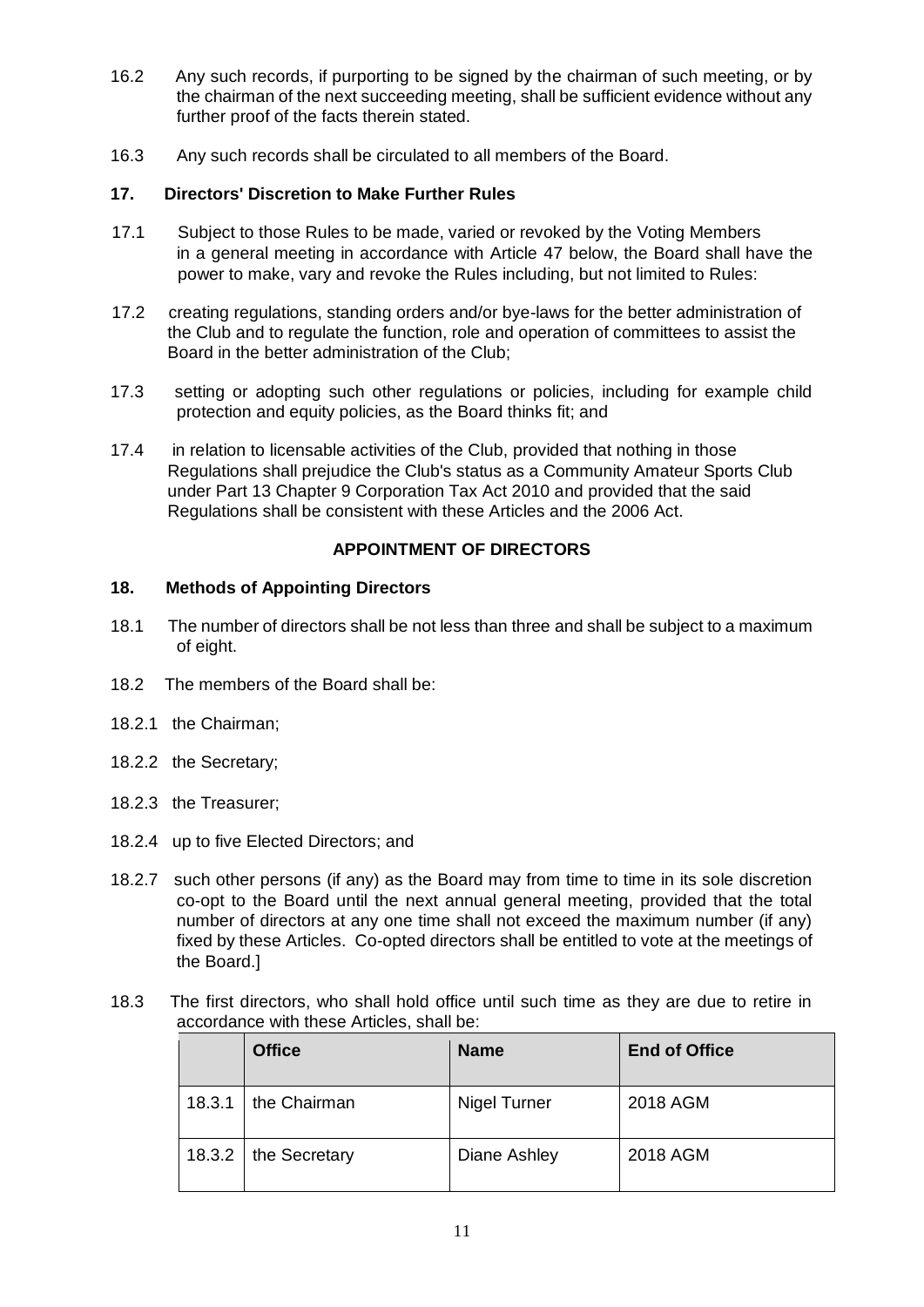| 18.3.3 | I the Treasurer       | <b>Paul Carton</b> | 2018 AGM |
|--------|-----------------------|--------------------|----------|
| 18.3.4 | the Elected Directors | Judi Smowton       | 2018 AGM |

- 18.4 The first directors set out in Article 18.3 shall retire immediately prior to the annual general meeting in the year 2018 set out after their respective names but may be reelected in accordance with these Articles.
- 18.5 Each member of the Board must satisfy HMRC's fit and proper person test to be involved in the general control, management and administration of the Club and must declare (in the required form) that he is a fit and proper person prior to being elected.
- 18.6 Any person accepting nomination to the Board who has any financial interest or other conflict of interest in such appointment must, before accepting the nomination, state in writing to the Club all such interests. Failure to do so will lead to automatic disqualification from Board membership. The Board has the right to veto such an election if, in its opinion, it is not in the best interests of the Club.
- 18.7 The Board may at its discretion award honoraria to such persons as it thinks fit provided that the honoraria shall not to any extent be determined by or conditional upon the profits or losses derived from some or all of the activities of the Club or by reference to the level of the Club's gross income from some or all of its activities.
- 18.8 All acts carried out in good faith at any meeting of the Board or of any sub-committee, or by any person acting as a director, shall, notwithstanding it be afterwards discovered that there was some defect in the appointment or continuance in office of any such person, be as valid as if every such person had been duly appointed or had duly continued in office.

# **19. Elected Directors**

At the annual general meeting each year, the Elected Directors shall retire and shall be eligible for re-election in accordance with these Articles. The election for the office of Elected Directors shall be conducted in accordance with Article 28. Except as provided in Article 18.4, an Elected Director so elected shall hold office from the annual general meeting at which he is elected until the annual general meeting in the year following his election when he shall retire but may be re-elected.

# **20. Termination of Director's Appointment**

- 20.1 Without prejudice to the provisions of Section 168 of the 2006 Act, a person shall cease to be a director of the Club as soon as:
- 20.1.1 that person ceases to be a director by virtue of any provision of the 2006 Act or is prohibited from being a director by law;
- 20.1.2 a bankruptcy order is made against that person;
- 20.1.3 a composition is made with that person's creditors generally in satisfaction of that person's debts;
- 20.1.4 a registered medical practitioner who is treating that person gives a written opinion to the Club stating that that person has become physically or mentally incapable of acting as a director and may remain so for more than three months;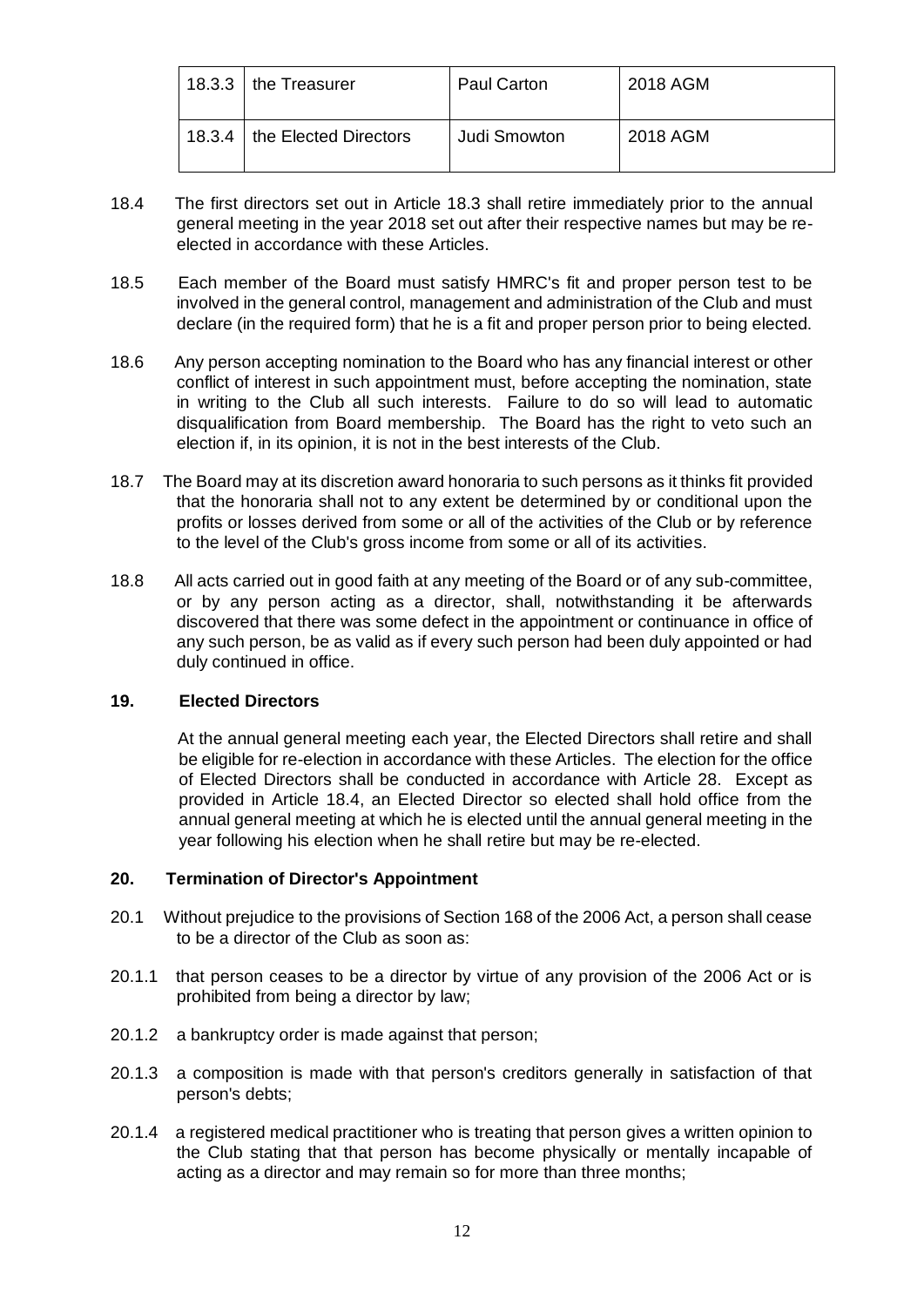- 20.1.5 by reason of that person's mental health, a court makes an order which wholly or partly prevents that person from personally exercising any powers or rights which that person would otherwise have;
- 20.1.6 that person is suspended from holding office or from taking part in any activity relating to the administration or management of the Club by a decision of the CLTA or the LTA;
- 20.1.7 that person shall without sufficient reason for more than three consecutive Board meetings have been absent without permission of the Board and all other members of the Board resolve that his office be vacated;
- 20.1.8 that person is requested to resign by not less than two-thirds of the other members of the Board acting together;
- 20.1.9 being an elected officer, that person ceases to be an elected officer;
- 20.1.10 that person ceases to be a member; or
- 20.1.11 notification is received by the Club from the director that the director is resigning from office, and such resignation has taken effect in accordance with its terms.
- 20.2 A Chairman, Treasurer, Secretary who is removed from office as a director of the Board for whatever reason shall be deemed to have resigned from office and the vacancy shall be filled in accordance with these Articles.

# **21. Directors' Remuneration**

- 21.1 The Club shall not pay any director any remuneration in relation to his role on the Board.
- 21.2 Subject to the provisions of the 2006 Act, the Board may enter into an agreement or arrangement with any director for his employment by the Club or for the provision by him of any services outside the scope of the ordinary duties of a director.
- 21.3.3 Any remuneration is not to any extent to be determined by or conditional upon the profits or losses derived from some or all of the activities of the Club or by reference to the level of the Club's gross income from some or all of its activities.

# **PART 3 APPOINTMENTS AND ELECTED POSITIONS**

# **22. Chairman**

At the annual general meeting the Chairman shall retire but shall be eligible for reelection in accordance with these Articles. The election for the office of Chairman shall be conducted in accordance with Article 28. A member so appointed shall hold office for a one year term but shall be eligible for re-election. The Chairman shall be a director by virtue of his office and shall have such rights and privileges as the Voting Members in general meeting shall from time to time prescribe.

### **23. Secretary**

At the annual general meeting, the Secretary shall retire but shall be eligible for reelection in accordance with these Articles. The election for the office of Secretary shall be conducted in accordance with Article 28. A person so appointed shall hold office for a one-year term but shall be eligible for re-election. The Secretary shall be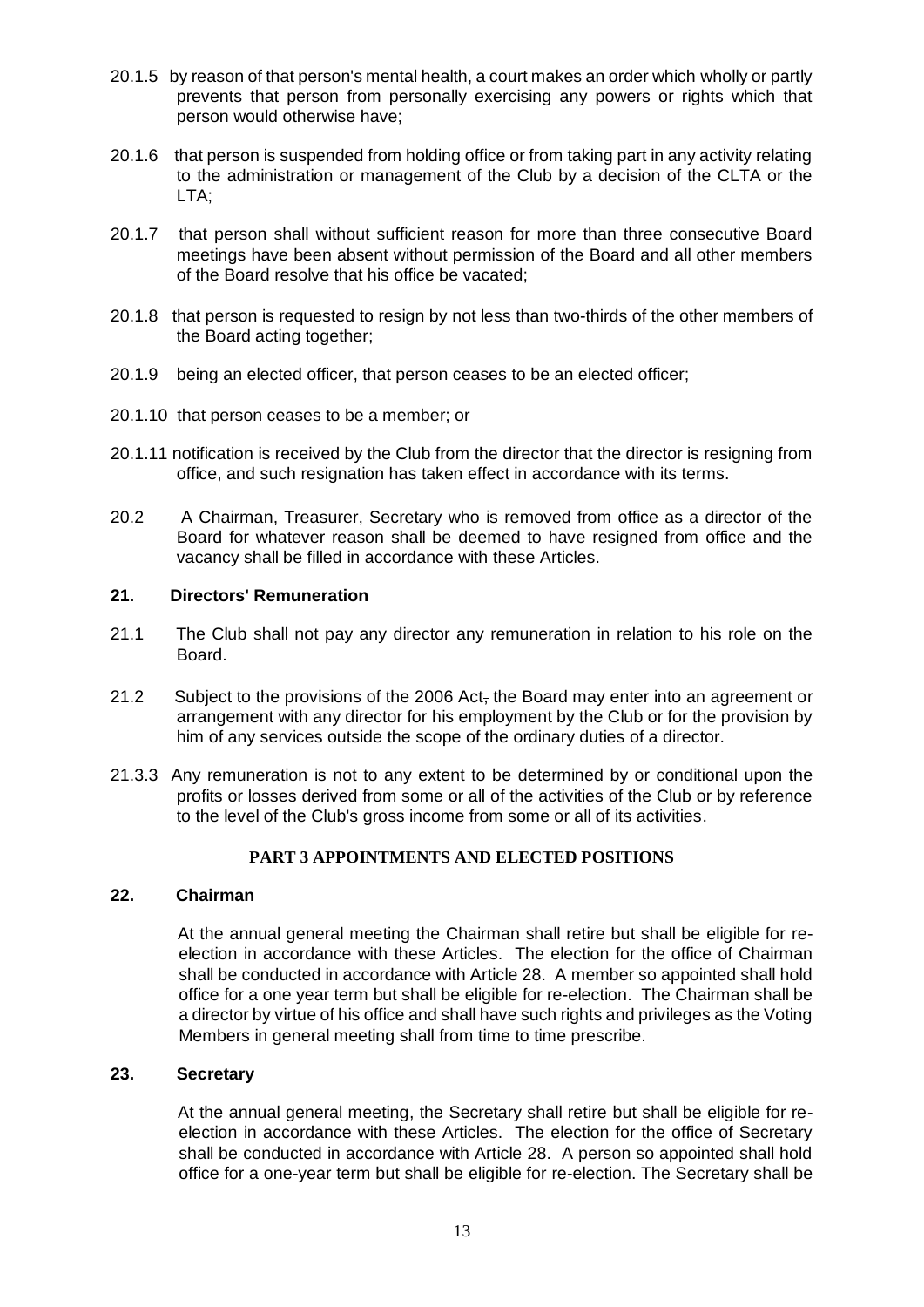a director by virtue of his office and shall have such rights and privileges as the Voting Members in general meeting shall from time to time prescribe.

# **24. Treasurer**

At the annual general meeting, the Treasurer shall retire but shall be eligible for reelection in accordance with these Articles. The election for the office of Treasurer shall be conducted in accordance with Article 28. A person so appointed shall hold office for a one-year term but shall be eligible for re-election. The Treasurer shall be a director by virtue of his office and shall have such rights and privileges as the Voting Members in general meeting shall from time to time prescribe.

# **25. Elections**

- 25.1 Any Voting Member may nominate another member to be the Chairman, Secretary, Treasurer or an Elected Director. Any person nominated as a member of the Board must be an adult member of not less than one year's standing. Any nomination must be made on the form prescribed from time to time by the Board. Any nomination must be seconded by another Voting Member. Voting Members may only nominate or second one candidate for each post and the form must be completed and returned to the Secretary not later than such date as the Board shall prescribe each year.
- 25.2 If there are the same number of candidates as there are vacancies for a post, those candidates shall be declared elected unopposed at the annual general meeting. In the event of there being more nominations than vacancies, there shall be an election at the annual general meeting] as directed by the Board. The results of any such election must be announced at the annual general meeting.

# **26. Casual Vacancies**

A casual vacancy arising among the offices of Chairman, Secretary, Treasurer or the Elected Directors may be filled by the Board provided always that the person appointed to fill the vacancy shall hold office until such time as the person he replaced was due to retire but shall be eligible for re-election in accordance with these Articles.

# **BECOMING AND CEASING TO BE A MEMBER**

# **27. Applications for Membership**

- 27.1 The members of the unincorporated association known as the Leatherhead Lawn Tennis Club as at the date of incorporation and such other persons as are admitted to membership by the Board in accordance with these Articles, shall be the members of the Club.
- 27.2 No person shall become a member of the Club unless:
- 27.2.1 that person has completed an application for membership in a form approved by the Board, and
- 27.2.2 the Board or delegatee has approved the application.
- 27.3 For the avoidance of doubt membership is open to all without discrimination and may only be refused where admission to membership would be contrary to the best interests of the sport or the good conduct and interests of the Club and no person shall be denied membership of the Club on the grounds of race, ethnic origin, creed, colour, age, disability, sex, occupation, sexual orientation, religion, political or other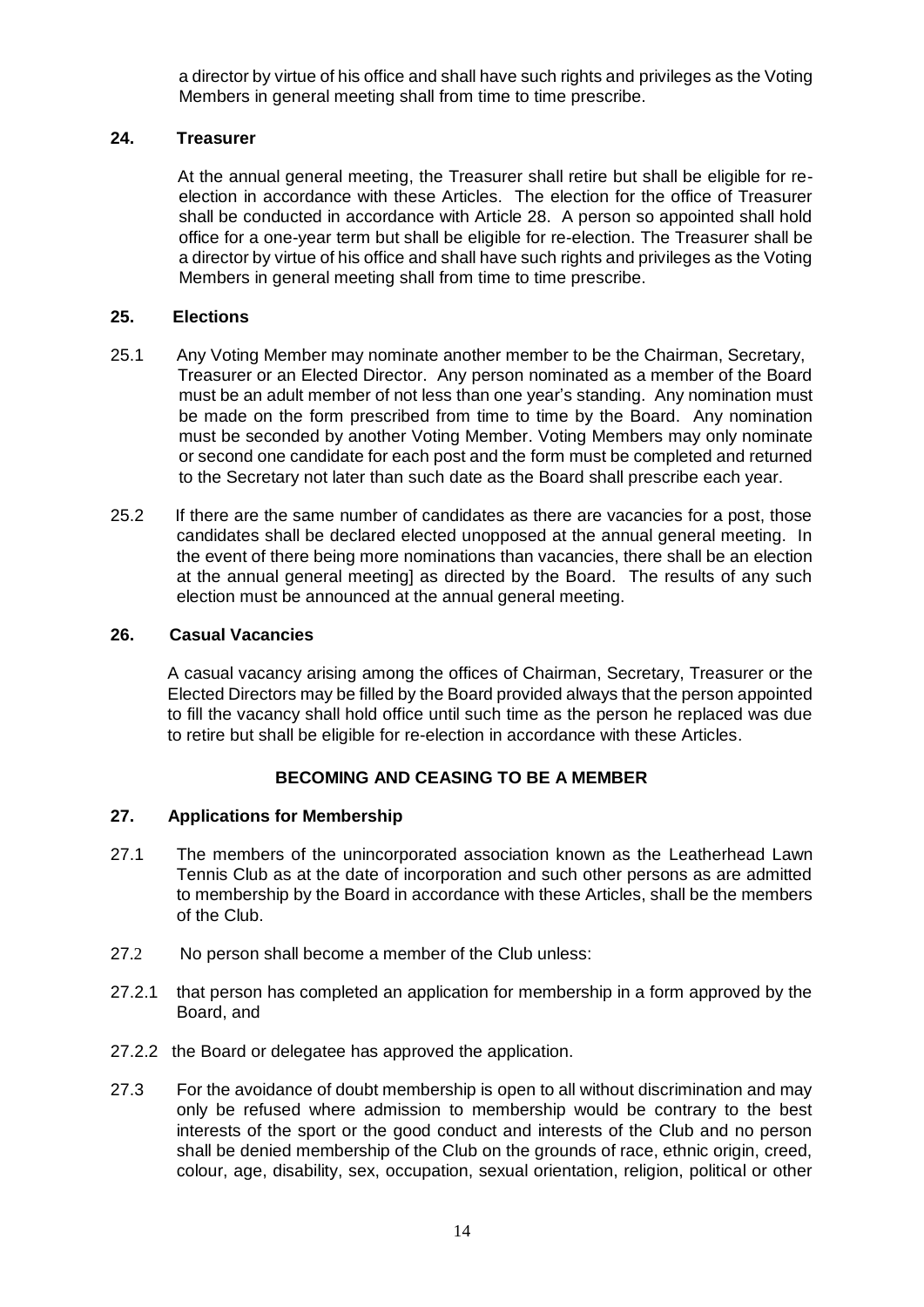beliefs. A person may appeal against such decision by notifying the Board who shall put the matter to a general meeting for it to be decided by a majority vote of the members present and voting at such meeting.

- 27.4 For the purposes of registration, the number of members is declared to be unlimited.
- 27.5 A person shall not be entitled to any privileges of the Club until two days have passed since his application for membership was submitted, whether or not he is admitted as a member before those two days have lapsed.
- 27.6 The Board may from time to time fix the levels of entrance fees and annual subscriptions to be paid by the different classes of members provided that the Board shall use its best endeavours to ensure that the fees set by it do not preclude open membership of the Club.

### **28. Classes of Membership and Voting Rights**

- 28.1 The Board may propose changes to the playing rights / privileges of these different classes of membership which are voted on by the Annual General Meeting and described in the Rules. New classes of membership, or cessation of classes of membership, may be proposed and voted on at the Annual General Meeting.
- 28.2 Only Full Members shall be entitled to receive notice of, attend and vote at general meetings. The other Members shall be entitled to the privileges of their membership class other than the right to receive notice of, attend and vote at general meetings.
- 28.3 Persons below the age of 18 may be accepted as Junior Members without the right to hold office or vote at general meetings.

### **29. Conditions of Membership**

- 29.1 All members shall be bound by and subject to these Articles and the Regulations, the LTA Rules and the LTA Disciplinary Code.
- 29.2 The members shall pay any entrance fees and annual subscription set by the Board under Article 27.6. Any member whose subscription fee is more than two months in arrears shall be deemed to have resigned his membership of the Club.
- 29.3 Subject to Article 30, the Board may terminate the membership of any person, or impose any other sanction they determine to be appropriate, in connection with the breach of any condition of membership set out in this Article 29.

### **30. Termination of Membership**

30.1 It shall be the duty of the Board, if at any time it shall be of the opinion that the interests of the Club so require, by notice in hard copy form sent by prepaid post to a member's address, to request that member to withdraw from membership of the Club within a time specified in such notice. If, on the expiry of the time specified in such notice, the member concerned has not withdrawn from membership by submitting notice in hard copy form of his resignation, or if at any time after receipt of the notice requesting him to withdraw from membership the member shall so request in hard copy form, the matter shall be submitted to a properly convened and constituted meeting of the Board or such sub-committee to which it has delegated its powers. The Board or subcommittee and the member whose expulsion is under consideration shall be given at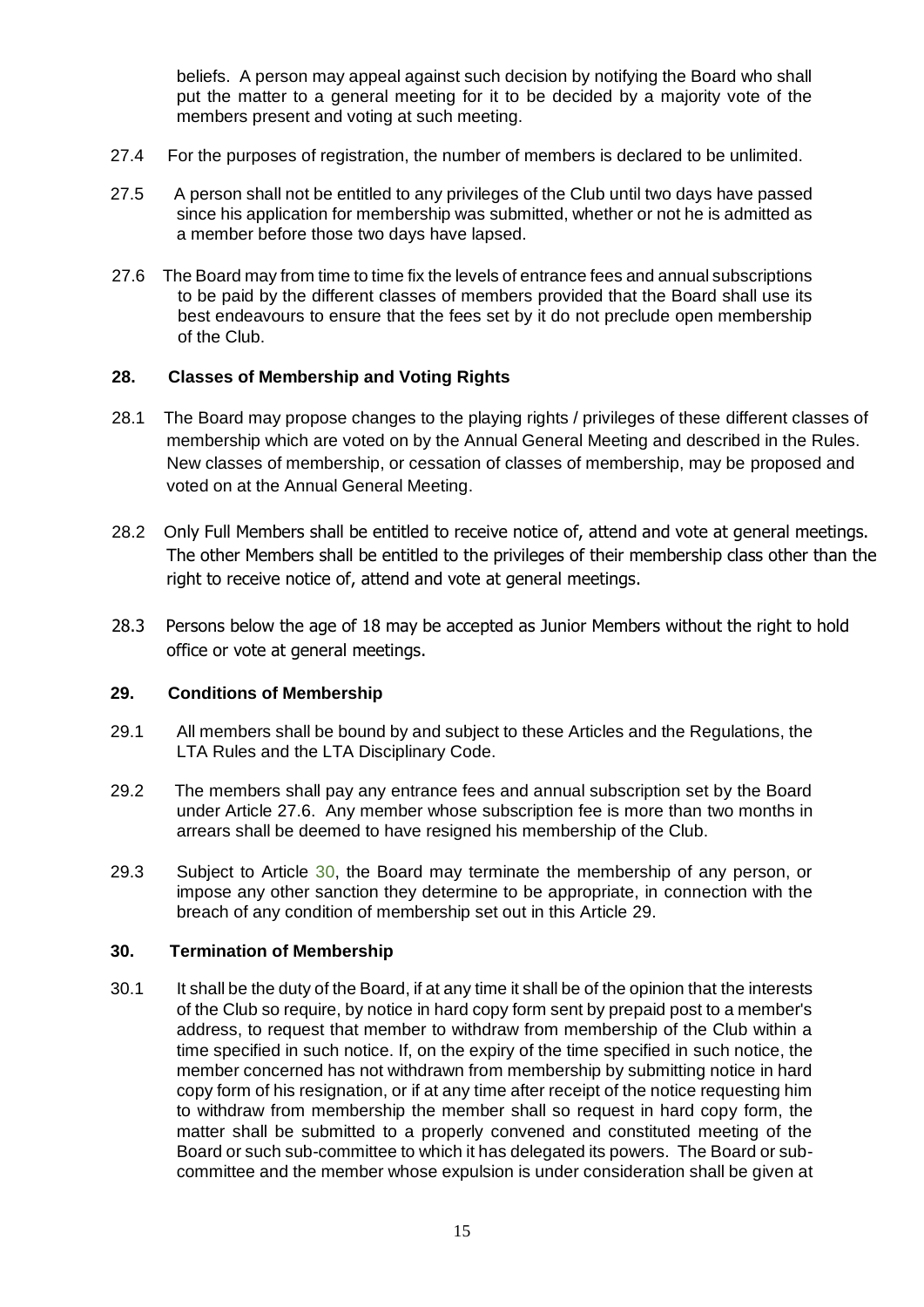least 14 days' notice of the meeting, and such notice shall specify the matter to be discussed. The member concerned shall at the meeting be entitled to present a statement in his defence either verbally or in hard copy form, and he shall not be required to withdraw from membership unless a two-thirds majority of the Board members or sub-committee members present and voting shall, after receiving the statement in his defence, vote for his expulsion, or unless the member fails to attend the meeting without sufficient reason being given. If such a vote is carried, or if the member shall fail to attend the meeting without sufficient reason being given, he shall thereupon cease to be a member and his name shall be erased from the register of members. The Board may exclude the member from the Club's premises until the meeting considering his expulsion has been held. For the avoidance of doubt, the member shall be entitled to attend the Club's premises to attend that meeting (if it is held at them) for the purpose of making his representations. A person may appeal against such decision by notifying the Board who shall put the matter to a general meeting for it to be decided by a majority vote of the members present and voting at such meeting.

- 30.2 A member may withdraw from membership of the Club by giving seven clear days' notice to the Club in writing.
- 30.3 A membership terminates automatically when that person dies or ceases to exist or on the failure of the member to comply or to continue to comply with any condition of membership set out in these Articles or the Regulations.
- 30.4 Membership is not transferable.
- 30.5 Any person ceasing to be a member forfeits all rights in relation to and claims upon the Club, its property and its funds and has no right to the return of any part of his subscription. In exceptional circumstances, the Board may refund an appropriate part of a resigning member's subscription if it considers it appropriate taking account of all the circumstances.

# **ORGANISATION OF GENERAL MEETINGS**

### **31. Annual General Meetings**

- 31.1 The Club shall hold a general meeting in every calendar year as its annual general meeting at such time and place as may be determined by the Board and shall specify the meeting as such in the notices calling it, provided that so long as the Club holds its first annual general meeting within 18 months after its incorporation it need not hold it in the calendar year of its incorporation or in the following calendar year.
- 31.2 The annual general meeting shall be held for the following purposes:
- 31.2.1 to receive from the Board the Club's accounts and the Treasurer's report as to the financial position of the Club;
- 31.2.2 to receive from the Board a report of the activities of the Club since the previous annual general meeting;
- 31.2.3 to appoint any auditor or independent examiner;
- 31.2.4 to announce the election (as appropriate) of the Chairman, Secretary, Treasurer, and the Elected Directors to be appointed in accordance with these Articles; and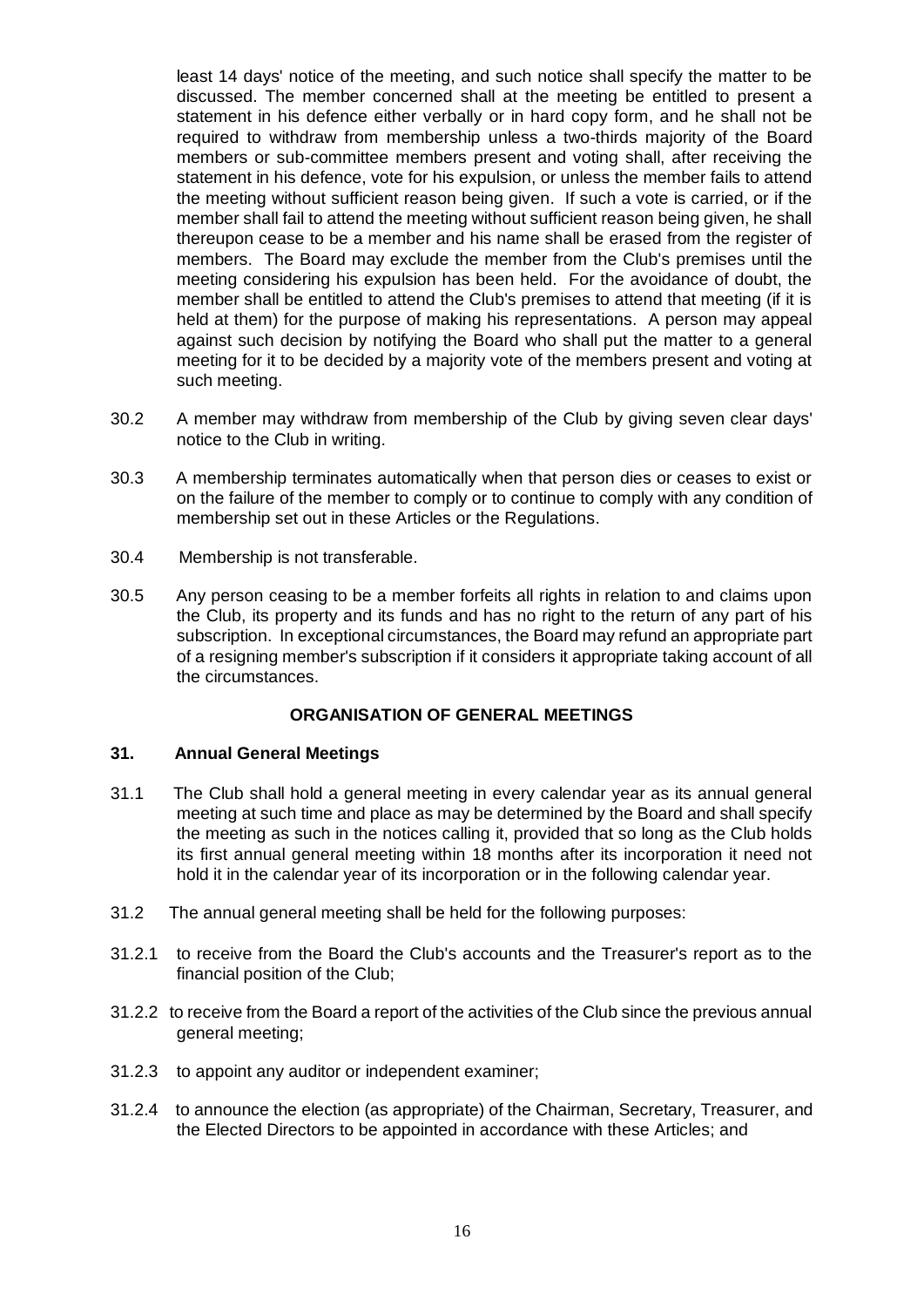- 31.2.5 to transact such other business as may be brought before it, including entrance fees and subscriptions, amendments to the categories of membership and their rights and privileges, and the appointment of Honorary Members in recognition of outstanding contribution or long service to the Club.
- 31.3 All general meetings, other than annual general meetings, shall be called general meetings.

# **32. Attendance and Speaking at General Meetings**

- 32.1 A person is able to exercise the right to speak at a general meeting when that person is in a position to communicate to all those attending the meeting, during the meeting, any information or opinions which that person has on the business of the meeting.
- 32.2 A person is able to exercise the right to vote at a general meeting when:
- 32.2.1 that person is able to vote, during the meeting, on resolutions put to the vote at the meeting; and
- 32.2.2 that person's vote can be taken into account in determining whether or not such resolutions are passed at the same time as the votes of all the other persons attending the meeting.
- 32.3 The Board may make whatever arrangements they consider appropriate to enable those attending a general meeting to exercise their rights to speak or vote at it.

# **33. Quorum for General Meetings**

- 33.1 No business other than the appointment of the chairman of the meeting is to be transacted at a general meeting if the persons attending it do not constitute a quorum.
- 33.2 Subject to Article 38.6, twenty Voting Members present in person shall be a quorum.

# **34. Chairing General Meetings**

- 34.1 The Chairman shall chair general meetings if present and willing to do so. If the Chairman shall be absent, or if at any meeting he is not present within five minutes after the time appointed for holding the same, the Treasurer shall preside. If the Treasurer is not present or is unwilling to preside within five minutes of the time at which a meeting was due to start:
- 34.1.1 the directors present, or
- 34.1.2 (if no directors are present), the meeting,
- 34.2 must appoint a director or member to chair the meeting, and the appointment of the chairman of the meeting must be the first business of the meeting.
- 34.3 The person chairing a meeting in accordance with this article is referred to as the chairman of the meeting.

# **35. Attendance and Speaking by Directors and Non-Members**

- 35.1 Directors may attend and speak at general meetings.
- 35.2 The chairman of the meeting may permit other persons who are not members of the company to attend and speak at a general meeting.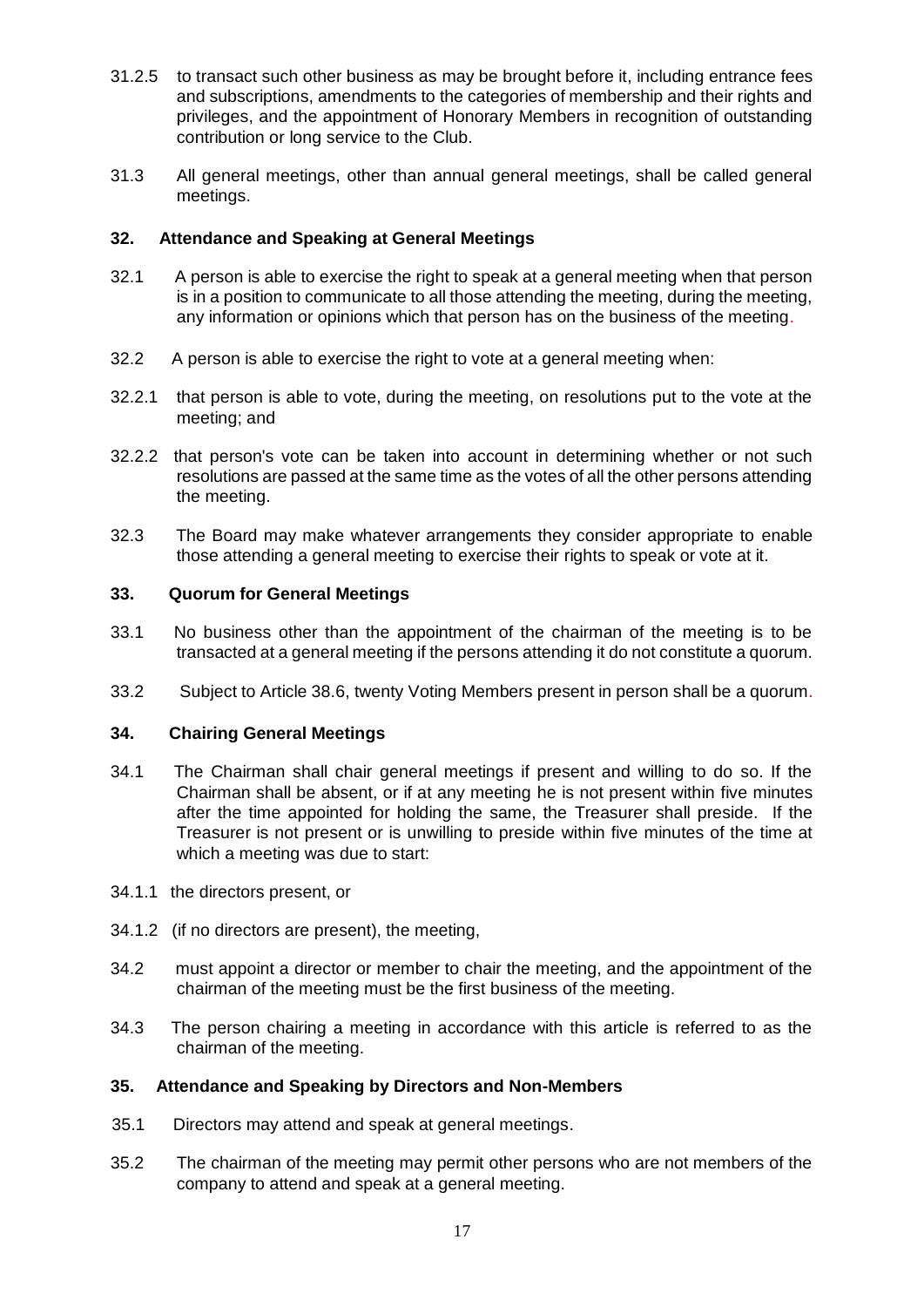# **36. Adjournment**

- 36.1 If the persons attending a general meeting within half an hour of the time at which the meeting was due to start do not constitute a quorum, or if during a meeting a quorum ceases to be present, the chairman of the meeting must adjourn it.
- 36.2 The chairman of the meeting may adjourn a general meeting at which a quorum is present if:
- 36.2.1 the meeting consents to an adjournment, or
- 36.2.2 it appears to the chairman of the meeting that an adjournment is necessary to protect the safety of any person attending the meeting or ensure that the business of the meeting is conducted in an orderly manner.
- 36.3 The chairman of the meeting must adjourn a general meeting if directed to do so by the meeting.
- 36.4 When adjourning a general meeting, the chairman of the meeting must:
- 36.4.1 either specify the time and place to which it is adjourned or state that it is to continue at a time and place to be fixed by the directors, and
- 39.4.2 have regard to any directions as to the time and place of any adjournment which have been given by the meeting.
- 36.5 If the continuation of an adjourned meeting is to take place more than 14 days after it was adjourned, the Club must give at least seven clear days' notice of it (that is, excluding the day of the adjourned meeting and the day on which the notice is given):
- 36.5.1 to the same persons to whom notice of the Club's general meetings is required to be given, and
- 36.5.2 containing the same information which such notice is required to contain.
- 36.6 No business may be transacted at an adjourned general meeting which could not properly have been transacted at the meeting if the adjournment had not taken place provided that if at such adjourned meeting a quorum is not present within half an hour from the time appointed for holding the meeting. Ten Voting Members shall be a quorum.

# **VOTING AT GENERAL MEETINGS**

### **37. Voting: General**

- 37.1 Every Voting Member shall be entitled to receive notice of, attend general meetings and cast one vote.
- 37.2 A resolution put to the vote of a general meeting must be decided on a show of hands unless a poll is duly demanded in accordance with these Articles.

### **38. Errors and Disputes**

38.1 No objection may be raised to the qualification of any person voting at a general meeting except at the meeting or adjourned meeting at which the vote objected to is tendered, and every vote not disallowed at the meeting is valid.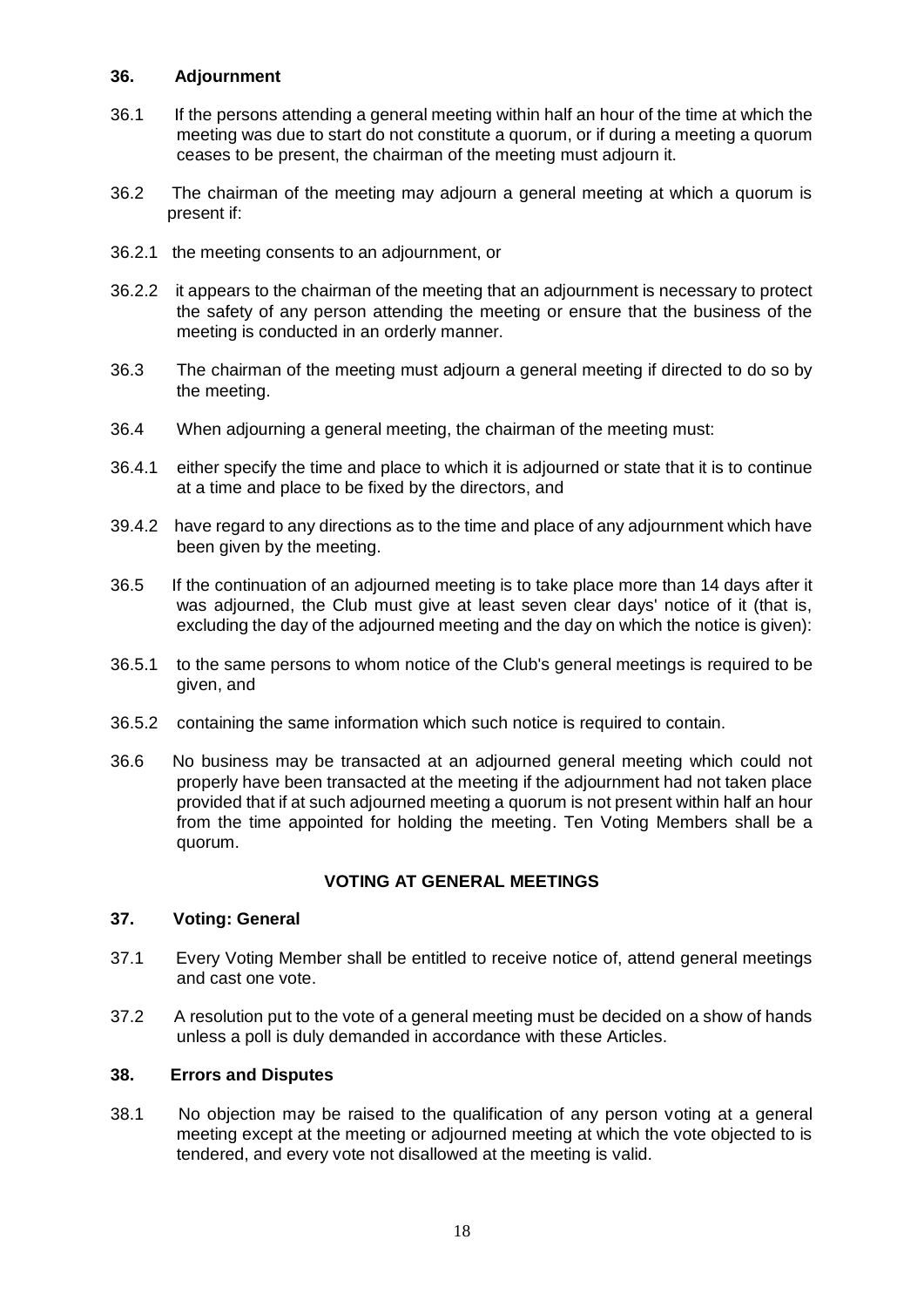38.2 Any such objection must be referred to the chairman of the meeting whose decision is final.

# **39. Poll Votes**

- 39.1 A poll on a resolution may be demanded:
- 39.1.1 in advance of the general meeting where it is to be put to the vote, or
- 39.1.2 at a general meeting, either before a show of hands on that resolution or immediately after the result of a show of hands on that resolution is declared.
- 39.2 A poll may be demanded by:
- 39.2.1 the chairman of the meeting;
- 39.2.2 the Board; or
- 39.2.3 Five or more members present in person or proxy having the right to vote on the resolution or, if less, a person or persons representing not less than one-tenth of the total voting rights of all the members having the right to vote on the resolution.
- 39.3 A demand for a poll may be withdrawn if:
- 39.3.1 the poll has not yet been taken, and
- 39.3.2 the chairman of the meeting consents to the withdrawal.
- 39.4 Polls shall be taken as the chairman directs and he may appoint scrutineers (who need not be members) and fix a time and place for declaring the result of the poll. The result of the poll shall be deemed to be the resolution of the meeting at which the poll was demanded.
- 39.5 A poll demanded on the election of a chairman or on a question of adjournment shall be taken forthwith. A poll demanded on any other question shall be taken either forthwith or at such time and place as the chairman directs not being more than 30 days after the poll is demanded. The demand for a poll shall not prevent the continuance of a meeting for the transaction of any business other than the question on which the poll was demanded. If a poll is demanded before the declaration of the result of a show of hands and the demand is duly withdrawn, the meeting shall continue as if the demand had not been made.
- 39.6 No notice need be given of a poll not taken forthwith if the time and place at which it is to be taken are announced at the meeting at which it is demanded. In any other case at least seven clear days' notice shall be given specifying the time and place at which the poll is to be taken.

# **40. Content of Proxy Notices**

- 40.1 Proxies may only validly be appointed by a notice in writing (**proxy notice**) which:
- 40.1.1 states the name and address of the member appointing the proxy;
- 40.1.2 identifies the person appointed to be that member's proxy and the general meeting in relation to which that person is appointed;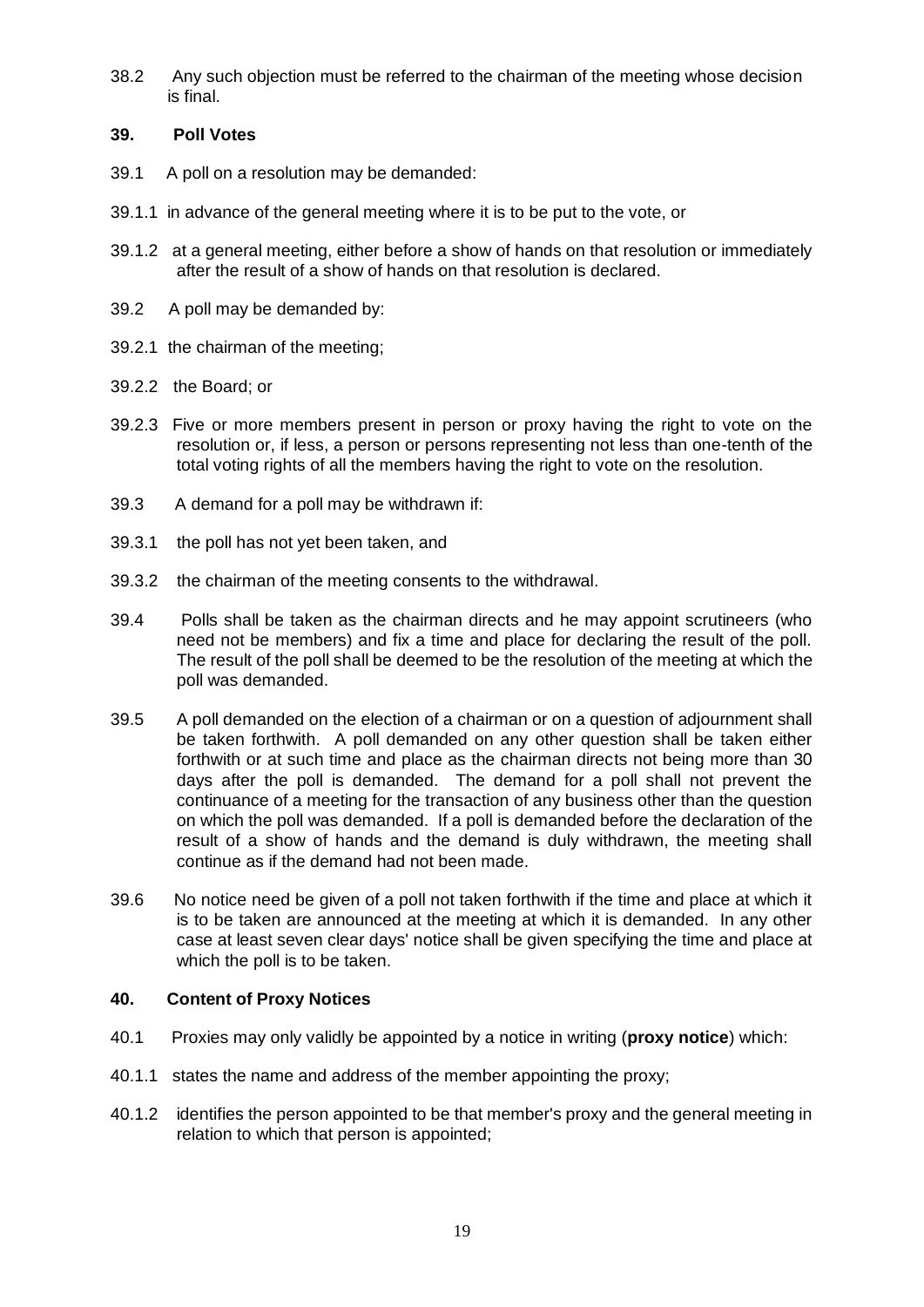- 40.1.3 is signed by or on behalf of the member appointing the proxy, or is authenticated in such manner as the directors may determine; and
- 40.1.4 is delivered to the Club in accordance with these Articles and any instructions contained in the notice of the general meeting to which they relate.
- 40.2 The Board may require proxy notices to be delivered in a particular form, and may specify different forms for different purposes.
- 40.3 Proxy notices may specify how the proxy appointed under them is to vote (or that the proxy is to abstain from voting) on one or more resolutions.
- 40.4 Unless a proxy notice indicates otherwise, it must be treated as:
- 40.4.1 allowing the person appointed under it as a proxy discretion as to how to vote on any ancillary or procedural resolutions put to the meeting, and
- 40.4.2 appointing that person as a proxy in relation to any adjournment of the general meeting to which it relates as well as the meeting itself.

### **41. Delivery of Proxy Notices**

- 41.1 A person who is entitled to attend, speak or vote (either on a show of hands or on a poll) at a general meeting remains so entitled in respect of that meeting or any adjournment of it, even though a valid proxy notice has been delivered to the Club by or on behalf of that person.
- 41.2 An appointment under a proxy notice may be revoked by delivering to the Club a notice in writing given by or on behalf of the person by whom or on whose behalf the proxy notice was given.
- 41.3 A notice revoking a proxy appointment only takes effect if it is delivered before the start of the meeting or adjourned meeting to which it relates.
- 41.4 If a proxy notice is not executed by the person appointing the proxy, it must be accompanied by written evidence of the authority of the person who executed it to execute it on the appointor's behalf.

#### **42. Amendments to Resolutions**

- 42.1 An ordinary resolution to be proposed at a general meeting may be amended by ordinary resolution if:
- 42.1.1 notice of the proposed amendment is given to the Club in writing by a person entitled to vote at the general meeting at which it is to be proposed not less than 48 hours before the meeting is to take place (or such later time as the chairman of the meeting may determine), and
- 42.1.2 the proposed amendment does not, in the reasonable opinion of the chairman of the meeting, materially alter the scope of the resolution.
- 42.2 A special resolution to be proposed at a general meeting may be amended by ordinary resolution, if:
- 42.2.1 the chairman of the meeting proposes the amendment at the general meeting at which the resolution is to be proposed, and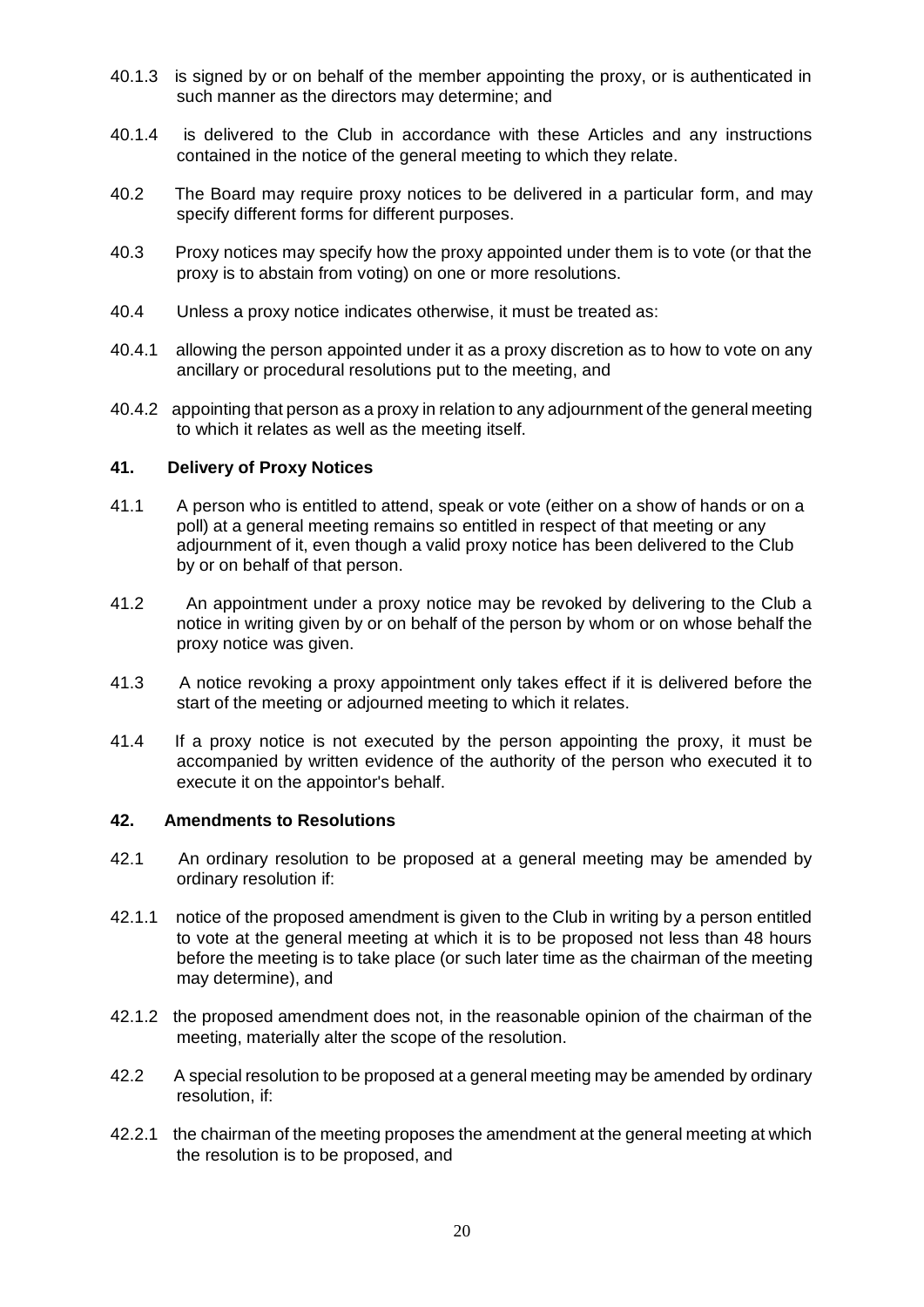- 42.2.2 the amendment does not go beyond what is necessary to correct a grammatical or other non-substantive error in the resolution.
- 42.3 With the consent of the chairman of the meeting, an amendment may be withdrawn by its proposer at any time before the resolution is voted upon.
- 42.4 If the chairman of the meeting, acting in good faith, wrongly decides that an amendment to a resolution is out of order, the chairman's error does not invalidate the vote on that resolution.

### **PART 4 ADMINISTRATIVE ARRANGEMENTS**

### **43. Means of Communication to be Used**

- 43.1 Subject to these Articles, anything sent or supplied by or to the Club under these Articles may be sent or supplied in any way in which the 2006 Act provides for such documents or information to be sent or supplied by or to the Club.
- 43.2 Subject to these Articles, any notice or document to be sent or supplied to a member of the Board in connection with the taking of decisions by the Board may also be sent or supplied by the means by which that director has asked to be sent or supplied with such notices or documents for the time being.
- 43.3 A director may agree with the Club that notices or documents sent to that director in a particular way are to be deemed to have been received within a specified time of their being sent, and for the specified time to be less than 48 hours.

# **44. No Right to Inspect Accounts and Other Records**

Except as provided by law or authorised by the Board or an ordinary resolution of the Club, no person is entitled to inspect any of the Club's accounting or other records or documents merely by virtue of being a member.

### **Directors Indemnity and Insurance**

### **45. Indemnity**

- 45.1 Subject to Article 47.2, a relevant director of the Club or an associated company may be indemnified out of the Club's assets against:
- 45.1.1 any liability incurred by that director in connection with any negligence, default, breach of duty or breach of trust in relation to the Club or an associated company;
- 45.1.2 any liability incurred by that director in connection with the activities of the Club or an associated company in its capacity as a trustee of an occupational pension scheme (as defined in Section 235(6) of the 2006 Act); and
- 45.1.3 any other liability incurred by that director as an officer of the Club or an associated company.
- 45.2 This Article does not authorise any indemnity which would be prohibited or rendered void by any provision of the 2006 Act or by any other provision of law.
- 45.3 In this Article:
- 45.3.1 companies are associated if one is a subsidiary of the other or both are subsidiaries of the same body corporate, and